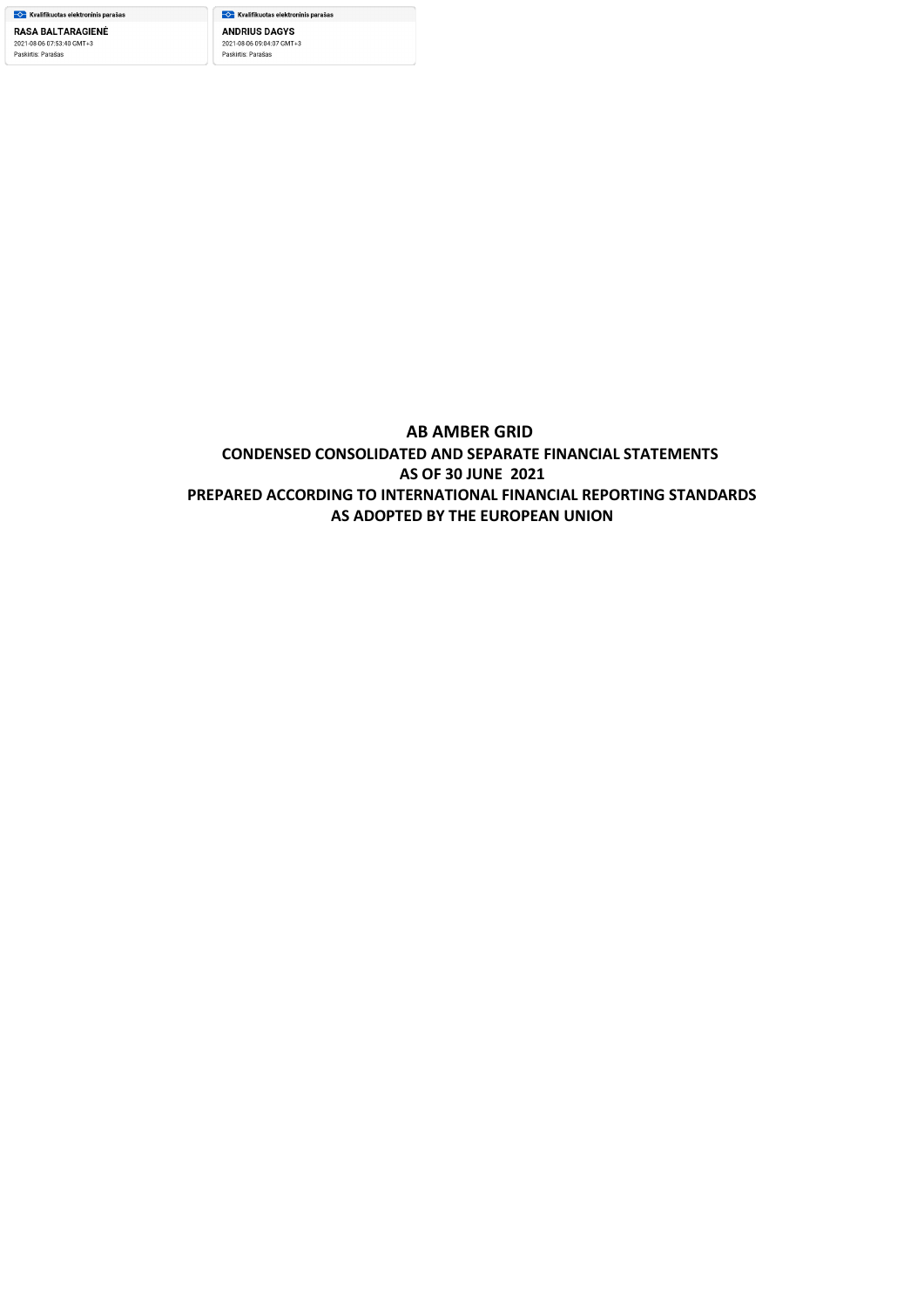## **Consolidated and separate Statement of financial position**

(All amounts are in EUR '000 unless otherwise stated)

|                |                                                     |                | Group      |          |            | Company  |  |
|----------------|-----------------------------------------------------|----------------|------------|----------|------------|----------|--|
|                |                                                     | Notes          | At 30 June | At 31    | At 30 June | At 31    |  |
|                |                                                     |                | 2021       | December | 2021       | December |  |
|                |                                                     |                |            | 2020     |            | 2020     |  |
|                | <b>ASSETS</b>                                       |                |            |          |            |          |  |
| А.             | <b>Non-current assets</b>                           |                | 265,566    | 255,757  | 265,516    | 255,649  |  |
| $\mathbf{I}$ . | Intangible assets                                   | 5              | 4,414      | 4,833    | 3,824      | 4,189    |  |
| Ш.             | Property, plant and equipment                       | 5              | 251,163    | 241,624  | 251,158    | 241,620  |  |
| II.1.          | Land                                                |                | 125        | 125      | 125        | 125      |  |
| II.2.          | <b>Buildings</b>                                    |                | 5,276      | 5,427    | 5,276      | 5,427    |  |
| II.3.          | Plant and equipment                                 |                | 182,538    | 146,003  | 182,538    | 146,003  |  |
| II.4.          | Machinery and equipment                             |                | 33,096     | 34,583   | 33,096     | 34,583   |  |
| II.5.          | Motor vehicles                                      |                | 457        | 542      | 457        | 542      |  |
| II.6.          | Other                                               |                | 3,405      | 3,171    | 3,400      | 3,167    |  |
| II.7.          | Construction in progress                            | 6              | 26,266     | 51,773   | 26,266     | 51,773   |  |
| III.           | The right-of-use assets                             | $\overline{7}$ | 2,117      | 2,335    | 1,991      | 2,204    |  |
| IV.            | Non-current financial assets                        |                | 4          | 4        | 675        | 675      |  |
| IV.1           | Investment in the subsidiary                        |                |            |          | 675        | 675      |  |
| IV.2.          | Non-current trade receivables                       | 8              |            |          |            |          |  |
|                | Other non-current financial                         |                | 4          | 4        |            |          |  |
| IV.3           | assets                                              |                |            |          |            |          |  |
| V.             | A deferred tax asset                                |                | 7,868      | 6,961    | 7,868      | 6,961    |  |
| <b>B.</b>      | <b>Current assets</b>                               |                | 63,702     | 60,614   | 48,634     | 49,144   |  |
| $\mathbf{I}$ . | Inventories and prepayments                         |                | 3,136      | 2,626    | 3,101      | 2,611    |  |
| 1.1.           | Raw materials, spare parts and<br>other inventories |                | 2,405      | 1,897    | 2,405      | 1,897    |  |
| 1.2.           | Prepayments                                         |                | 731        | 729      | 696        | 714      |  |
| II.            | Accounts receivable                                 |                | 49,447     | 47,377   | 44,546     | 45,356   |  |
| II.1.          | Trade receivables                                   | 8              | 6,977      | 7,870    | 4,119      | 5,851    |  |
| II.2.          | Other receivables                                   | 9              | 42,470     | 39,507   | 40,427     | 39,505   |  |
| III.           | Corporate income tax paid in<br>advance             |                | 943        | 1,171    | 943        | 1,171    |  |
| IV.            | Other financial assets                              | 10             | 9,448      | 8,673    | 3          | 3        |  |
| V.             | Cash and cash equivalents                           |                | 728        | 767      | 41         | 3        |  |
|                | <b>Total assets</b>                                 |                | 329,268    | 316,371  | 314,150    | 304,793  |  |

(cont'd on the next page)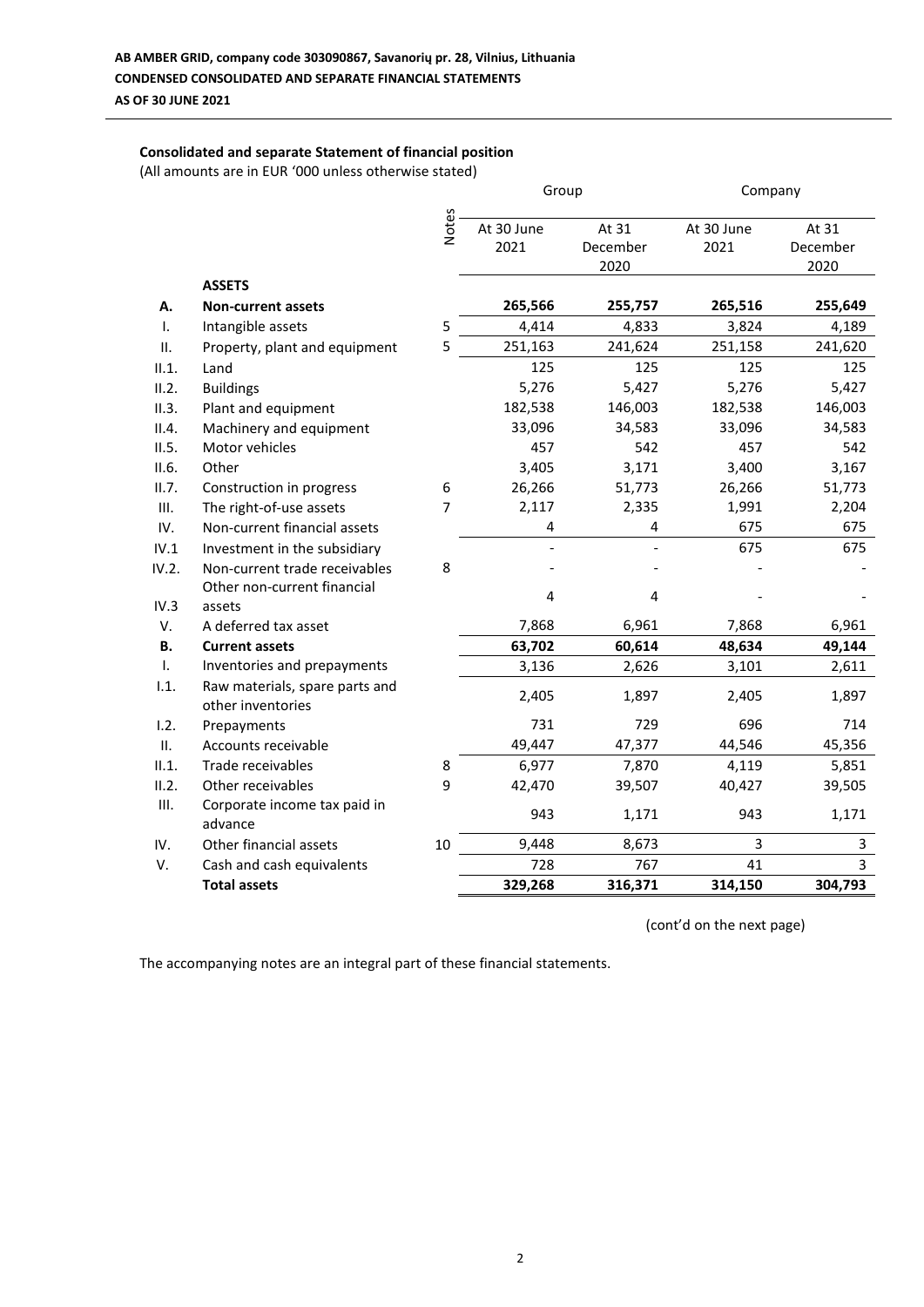## **Consolidated and separate Statement of financial position (cont'd)**

(All amounts are in EUR '000 unless otherwise stated)

|        |                                                                |                | Group      |          | Company    |          |
|--------|----------------------------------------------------------------|----------------|------------|----------|------------|----------|
|        |                                                                |                | At 30 June | At 31    | At 30 June | At 31    |
|        |                                                                | <b>Notes</b>   | 2021       | December | 2021       | December |
|        |                                                                |                |            | 2020     |            | 2020     |
|        | <b>EQUITY AND LIABILITIES</b>                                  |                |            |          |            |          |
| C.     | <b>Equity</b>                                                  |                | 167,311    | 154,830  | 166,965    | 154,410  |
| T.     | Share capital                                                  |                | 51,731     | 51,731   | 51,731     | 51,731   |
| ΙΙ.    | Reserves                                                       |                | 102,715    | 74,638   | 102,678    | 74,638   |
| II.1.  | Legal reserve                                                  |                | 5,210      | 5,173    | 5,173      | 5,173    |
| II.2.  | Other reserves                                                 |                | 97,505     | 69,465   | 97,505     | 69,465   |
| Ш.     | Retained earnings (deficit)                                    |                | 12,865     | 28,461   | 12,556     | 28,041   |
| D.     | <b>Accounts payable and liabilities</b>                        |                | 161,957    | 161,541  | 147,185    | 150,383  |
| T.     | Amounts payable after one year and<br>non-current liabilities  |                | 102,249    | 107,506  | 102,150    | 107,396  |
| 1.1.   | Non-current borrowings                                         | 11             | 96,478     | 101,565  | 96,478     | 101,565  |
|        | A right-of-use asset and                                       |                | 1,799      | 1,953    | 1,700      | 1,843    |
| 1.2.   | corresponding liability                                        | $\overline{7}$ |            |          |            |          |
| 1.3.   | <b>Contract liabilities</b>                                    | 12             | 1,321      | 1,337    | 1,321      | 1,337    |
| 1.4.   | Non-current employee benefits                                  |                | 509        | 509      | 509        | 509      |
| 1.5.   | Deferred income tax liability                                  |                |            |          |            |          |
| 1.6.   | Other non-current liabilities                                  |                |            |          |            |          |
| 1.7.   | Provisions                                                     |                | 2,142      | 2,142    | 2,142      | 2,142    |
| ΙΙ.    | Accounts payable within one year and<br>short-term liabilities |                | 59,708     | 54,035   | 45,035     | 42,987   |
| II.1.  | <b>Current financial liability</b>                             | 11             | 13,837     | 7,852    | 13,837     | 7,852    |
|        | Current portion of non-current                                 |                | 10,174     | 10,174   | 10,174     | 10,174   |
| II.2.  | borrowings                                                     | 11             |            |          |            |          |
| II.3.  | A right-of-use asset and<br>corresponding liability            | 7              | 349        | 410      | 320        | 387      |
| II.4.  | Current year portion of non-current<br>employee benefits       |                | 39         | 39       | 39         | 39       |
| II.5.  | Trade payables                                                 | 14             | 13,672     | 10,429   | 5,179      | 8,151    |
| II.6.  | Advance amounts and contract                                   |                |            |          |            |          |
|        | liabilities                                                    | 15             | 6,292      | 8,558    | 401        | 312      |
| II.7.  | Income tax payable                                             |                | 72         | 51       |            |          |
| II.8.  | Payroll related liabilities                                    |                | 2,589      | 2,140    | 2,497      | 2,054    |
| II.9.  | Other payables and current liabilities                         | 16             | 12,647     | 14,345   | 12,551     | 13,981   |
| II.10. | Provisions                                                     |                | 37         | 37       | 37         | 37       |
|        | <b>Total equity and liabilities</b>                            |                | 329,268    | 316,371  | 314,150    | 304,793  |

| Technical Director acting as |                      |               |
|------------------------------|----------------------|---------------|
| CEO                          | <b>Andrius Dagys</b> | 6 August 2021 |
| Head of accounting           | Rasa Baltaragienė    | 6 August 2021 |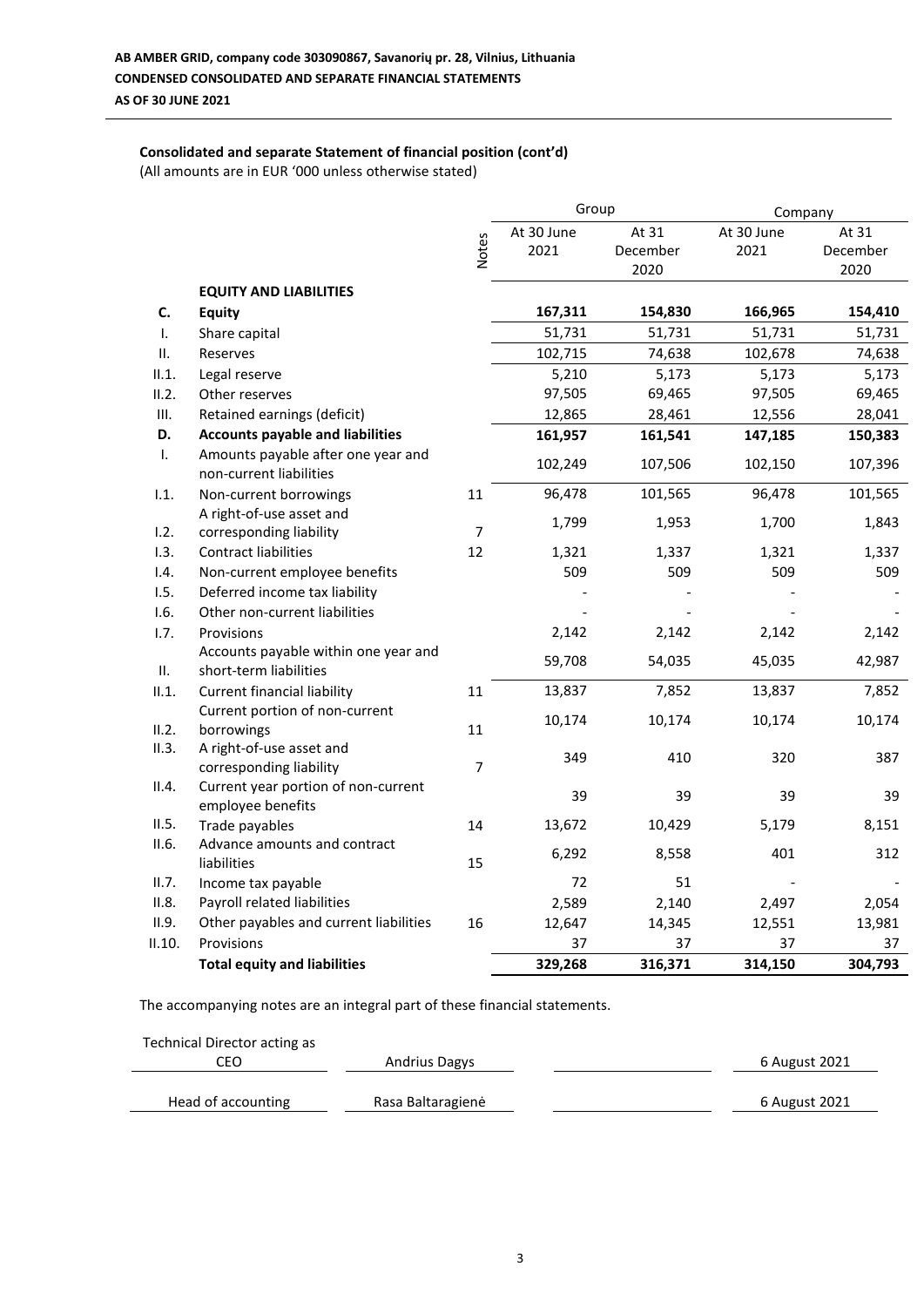## **Consolidated Statement of profit or loss**

(All amounts are in EUR '000 unless otherwise stated)

|             |                                                          |              | Group                                                         |                                                                             |                                                             |                                                                           |  |
|-------------|----------------------------------------------------------|--------------|---------------------------------------------------------------|-----------------------------------------------------------------------------|-------------------------------------------------------------|---------------------------------------------------------------------------|--|
|             |                                                          | <b>Notes</b> | For the<br>period of<br>three months<br>ended<br>30 June 2021 | For the<br>period of<br>three months<br>ended<br>30 June 2020 <sup>1)</sup> | For the<br>period of<br>six months<br>ended<br>30 June 2021 | For the<br>period of<br>six months<br>ended<br>30 June 2020 <sup>1)</sup> |  |
| Ι.          | Revenue                                                  | 4,19         | 12,434                                                        | 11,273                                                                      | 31,625                                                      | 24,876                                                                    |  |
| II.         | <b>Expenses</b>                                          |              | (10, 043)                                                     | (8,634)                                                                     | (19, 830)                                                   | (19,087)                                                                  |  |
| II.1.       | Cost of natural gas                                      |              | (2,011)                                                       | (1, 316)                                                                    | (3,931)                                                     | (4, 385)                                                                  |  |
| II.2.       | Depreciation and<br>amortization                         |              | (2,996)                                                       | (2,783)                                                                     | (5,884)                                                     | (5, 524)                                                                  |  |
| II.3.       | Remuneration and related<br>social security tax expenses |              | (2,659)                                                       | (2, 563)                                                                    | (5, 418)                                                    | (5,014)                                                                   |  |
| II.4.       | Repair and technical<br>maintenance expenses             |              | (733)                                                         | (513)                                                                       | (1, 394)                                                    | (1, 186)                                                                  |  |
| II.5.       | Taxes other than income tax                              |              | (557)                                                         | (481)                                                                       | (1,055)                                                     | (977)                                                                     |  |
| II.6.       | Telecommunications and IT<br>systems expenses            |              | (433)                                                         | (364)                                                                       | (786)                                                       | (718)                                                                     |  |
| II.7.       | Other expenses                                           |              | (654)                                                         | (614)                                                                       | (1, 362)                                                    | (1, 283)                                                                  |  |
| Ш.          | <b>Operation profit (loss)</b>                           | 19           | 2,391                                                         | 2,639                                                                       | 11,795                                                      | 5,789                                                                     |  |
| IV.         | <b>Financial activity</b>                                |              | (90)                                                          | (71)                                                                        | (148)                                                       | (151)                                                                     |  |
| IV.1.       | Income                                                   |              |                                                               | 1                                                                           | 1                                                           | $\mathcal{P}$                                                             |  |
| IV.2.<br>v. | Expense<br>Profit (loss) before income                   |              | (90)                                                          | (72)                                                                        | (149)                                                       | (153)                                                                     |  |
|             | tax                                                      | 19           | 2,301                                                         | 2,568                                                                       | 11,647                                                      | 5,638                                                                     |  |
| VI.         | Income tax                                               | 19           | 1,159                                                         | 1,291                                                                       | 835                                                         | 1,766                                                                     |  |
| VI.1.       | Current period income tax                                |              | (13)                                                          | (49)                                                                        | (72)                                                        | (67)                                                                      |  |
| VI.2        | Deferred income tax                                      |              | 1,172                                                         | 1,340                                                                       | 907                                                         | 1,833                                                                     |  |
| VII.        | Net profit (loss)                                        | 19           | 3,460                                                         | 3,859                                                                       | 12,482                                                      | 7,404                                                                     |  |
|             | Basic and diluted earnings                               |              |                                                               |                                                                             |                                                             |                                                                           |  |
|             | (loss) per share (Eur)                                   | 17           | 0,02                                                          | 0,02                                                                        | 0,07                                                        | 0,04                                                                      |  |

**1)** The comparative figures have been restated for changes in accounting policy of revenue from connection fees of new consumers; see Note 19 for a detailed disclosure of the restatement effects.

| Technical Director acting as |                      |               |
|------------------------------|----------------------|---------------|
| CEO                          | <b>Andrius Dagys</b> | 6 August 2021 |
| Head of accounting           | Rasa Baltaragienė    | 6 August 2021 |
|                              |                      |               |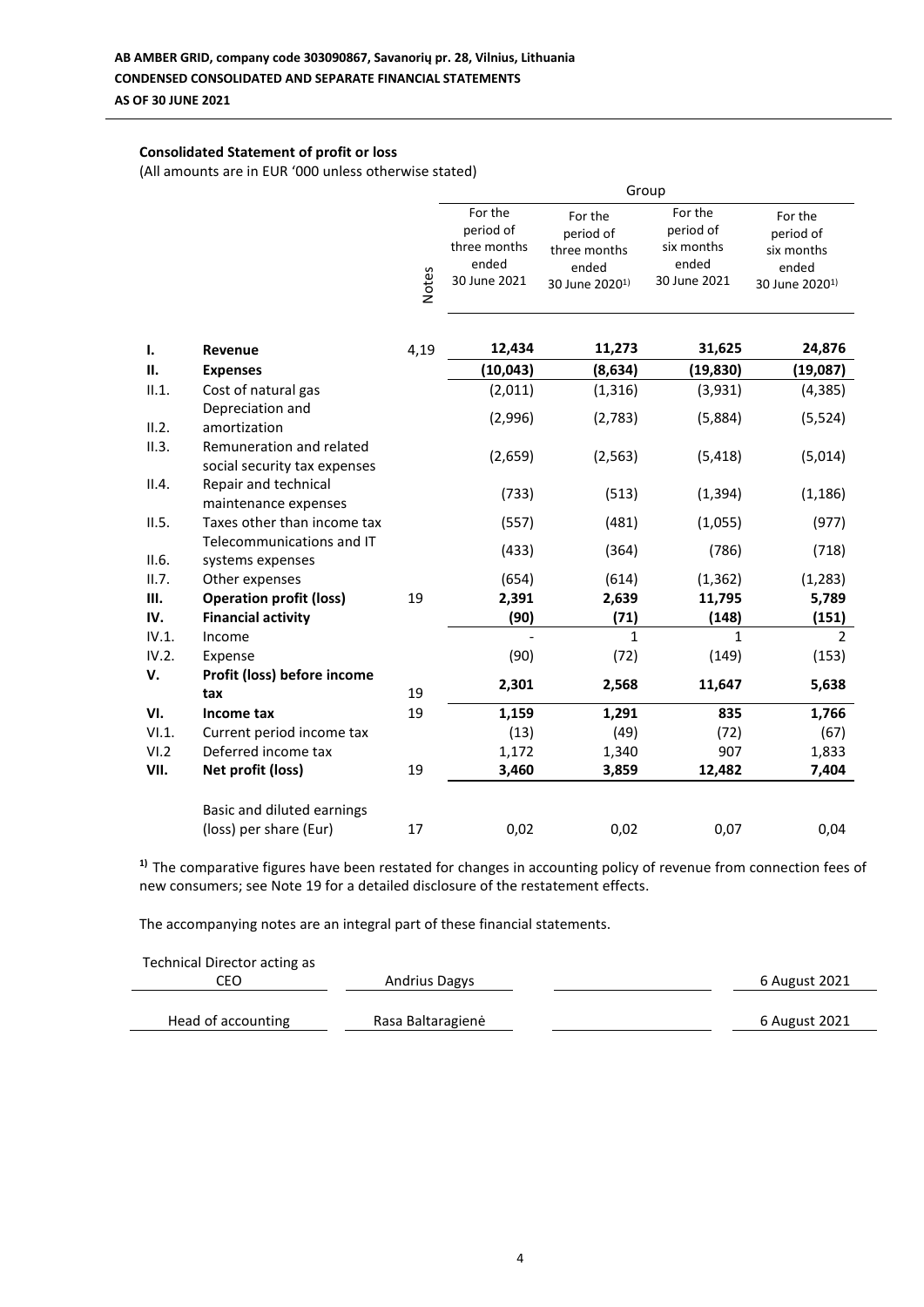## **Consolidated Statement of comprehensive income**

(All amounts are in EUR '000 unless otherwise stated)

|     |                                          | Group                                                            |                                                                        | Company                                                        |                                                                      |
|-----|------------------------------------------|------------------------------------------------------------------|------------------------------------------------------------------------|----------------------------------------------------------------|----------------------------------------------------------------------|
|     |                                          | For the<br>period of<br>three months<br>ended<br>30 June<br>2021 | For the<br>period of<br>three months<br>ended<br>30 June<br>$2020^{1}$ | For the<br>period of<br>six months<br>ended<br>30 June<br>2021 | For the<br>period of<br>six months<br>ended<br>30 June<br>$2020^{1}$ |
| Ι.  | Net profit (loss)                        | 3,460                                                            | 3,859                                                                  | 12,482                                                         | 7,404                                                                |
| II. | <b>Total comprehensive income (loss)</b> | 3,460                                                            | 3,859                                                                  | 12,482                                                         | 7,404                                                                |

<sup>1)</sup> The comparative figures have been restated for changes in accounting policy of revenue from connection fees of new consumers; see Note 19 for a detailed disclosure of the restatement effects.

| <b>Technical Director acting</b><br>as CEO | <b>Andrius Dagys</b> | 6 August 2021 |
|--------------------------------------------|----------------------|---------------|
| Head of accounting                         | Rasa Baltaragienė    | 6 August 2021 |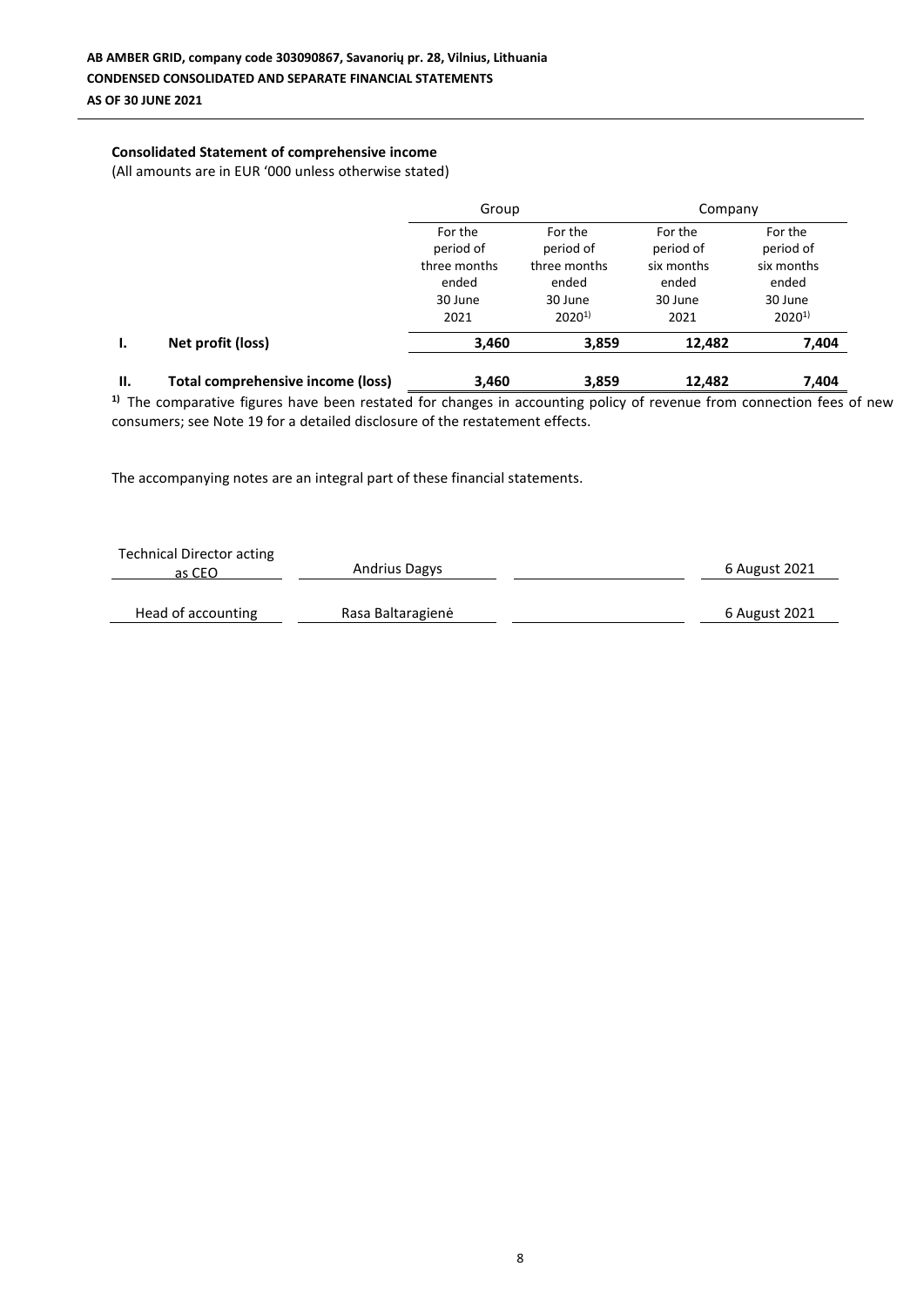## **Company's statement of profit or loss**

(All amounts are in EUR '000 unless otherwise stated)

|       |                                                          |              | Group                                                         |                                                                             | Company                                                     |                                                                           |  |
|-------|----------------------------------------------------------|--------------|---------------------------------------------------------------|-----------------------------------------------------------------------------|-------------------------------------------------------------|---------------------------------------------------------------------------|--|
|       |                                                          | <b>Notes</b> | For the<br>period of<br>three months<br>ended<br>30 June 2021 | For the<br>period of<br>three months<br>ended<br>30 June 2020 <sup>1)</sup> | For the<br>period of<br>six months<br>ended<br>30 June 2021 | For the<br>period of<br>six months<br>ended<br>30 June 2020 <sup>1)</sup> |  |
| Ι.    | Revenue                                                  | 4,19         | 12,131                                                        | 10,954                                                                      | 30,731                                                      | 24,105                                                                    |  |
| П.    | <b>Expenses</b>                                          |              | (9,840)                                                       | (8, 475)                                                                    | (19, 426)                                                   | (18, 773)                                                                 |  |
| II.1. | Cost of natural gas                                      |              | (2,011)                                                       | (1, 316)                                                                    | (3,931)                                                     | (4, 385)                                                                  |  |
| II.2. | Depreciation and<br>amortization                         |              | (2,953)                                                       | (2, 735)                                                                    | (5, 796)                                                    | (5, 429)                                                                  |  |
| II.3. | Remuneration and related<br>social security tax expenses |              | (2,528)                                                       | (2, 475)                                                                    | (5, 184)                                                    | (4,839)                                                                   |  |
| II.4. | Repair and technical<br>maintenance expenses             |              | (733)                                                         | (513)                                                                       | (1, 394)                                                    | (1, 186)                                                                  |  |
| II.5. | Taxes other than income tax                              |              | (557)                                                         | (481)                                                                       | (1,055)                                                     | (977)                                                                     |  |
| II.6. | Telecommunications and IT<br>systems expenses            |              | (412)                                                         | (344)                                                                       | (744)                                                       | (679)                                                                     |  |
| II.7. | Other expenses                                           |              | (646)                                                         | (611)                                                                       | (1, 322)                                                    | (1, 278)                                                                  |  |
| Ш.    | <b>Operation profit (loss)</b>                           | 19           | 2,291                                                         | 2,479                                                                       | 11,305                                                      | 5,332                                                                     |  |
| IV.   | <b>Financial activity</b>                                |              | 396                                                           | (70)                                                                        | 344                                                         | (149)                                                                     |  |
| IV.1. | Income                                                   |              | 478                                                           | $\mathbf{1}$                                                                | 479                                                         | $\overline{2}$                                                            |  |
| IV.2. | Expense                                                  |              | (82)                                                          | (71)                                                                        | (135)                                                       | (151)                                                                     |  |
| V.    | Profit (loss) before income<br>tax                       | 19           | 2,687                                                         | 2,409                                                                       | 11,649                                                      | 5,183                                                                     |  |
| VI.   | Income tax                                               | 19           | 1,172                                                         | 1,293                                                                       | 907                                                         | 1,786                                                                     |  |
| VI.1. | Current period income tax                                |              |                                                               | (47)                                                                        |                                                             | (47)                                                                      |  |
| VI.2  | Deferred income tax                                      |              | 1,172                                                         | 1,340                                                                       | 907                                                         | 1,833                                                                     |  |
| VII.  | Net profit (loss)                                        | 19           | 3,859                                                         | 3,702                                                                       | 12,556                                                      | 6,969                                                                     |  |
|       | Basic and diluted earnings                               |              |                                                               |                                                                             |                                                             |                                                                           |  |
|       | (loss) per share (Eur)                                   | 17           | 0,02                                                          | 0,02                                                                        | 0,07                                                        | 0,04                                                                      |  |

<sup>1)</sup> The comparative figures have been restated for changes in accounting policy of revenue from connection fees of new consumers; see Note 19 for a detailed disclosure of the restatement effects.

| Technical Director acting as |                      |               |
|------------------------------|----------------------|---------------|
| CEO                          | <b>Andrius Dagys</b> | 6 August 2021 |
|                              |                      |               |
| Head of accounting           | Rasa Baltaragienė    | 6 August 2021 |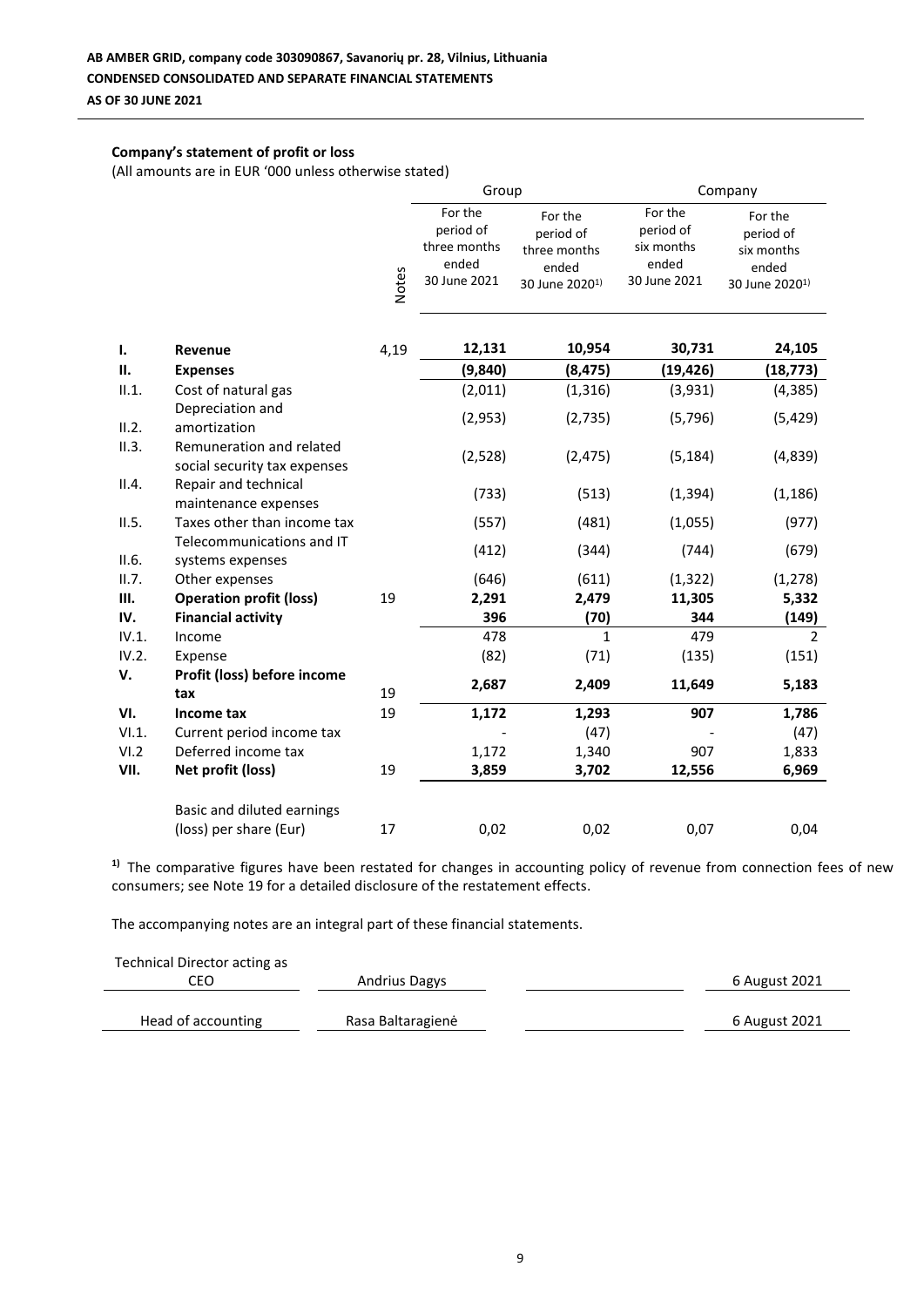## **Consolidated Statement of comprehensive income**

(All amounts are in EUR '000 unless otherwise stated)

|     |                                   | Group                                                            |                                                                        | Company                                                        |                                                                      |  |
|-----|-----------------------------------|------------------------------------------------------------------|------------------------------------------------------------------------|----------------------------------------------------------------|----------------------------------------------------------------------|--|
|     |                                   | For the<br>period of<br>three months<br>ended<br>30 June<br>2021 | For the<br>period of<br>three months<br>ended<br>30 June<br>$2020^{1}$ | For the<br>period of<br>six months<br>ended<br>30 June<br>2021 | For the<br>period of<br>six months<br>ended<br>30 June<br>$2020^{1}$ |  |
| Ι.  | Net profit (loss)                 | 3,859                                                            | 3,702                                                                  | 12,556                                                         | 6,969                                                                |  |
| II. | Total comprehensive income (loss) | 3,859                                                            | 3,702                                                                  | 12,556                                                         | 6,969                                                                |  |

<sup>1)</sup> The comparative figures have been restated for changes in accounting policy of revenue from connection fees of new consumers; see Note 19 for a detailed disclosure of the restatement effects.

| <b>Technical Director acting</b><br>as CEO | <b>Andrius Dagys</b> | 6 August 2021 |
|--------------------------------------------|----------------------|---------------|
| Head of accounting                         | Rasa Baltaragienė    | 6 August 2021 |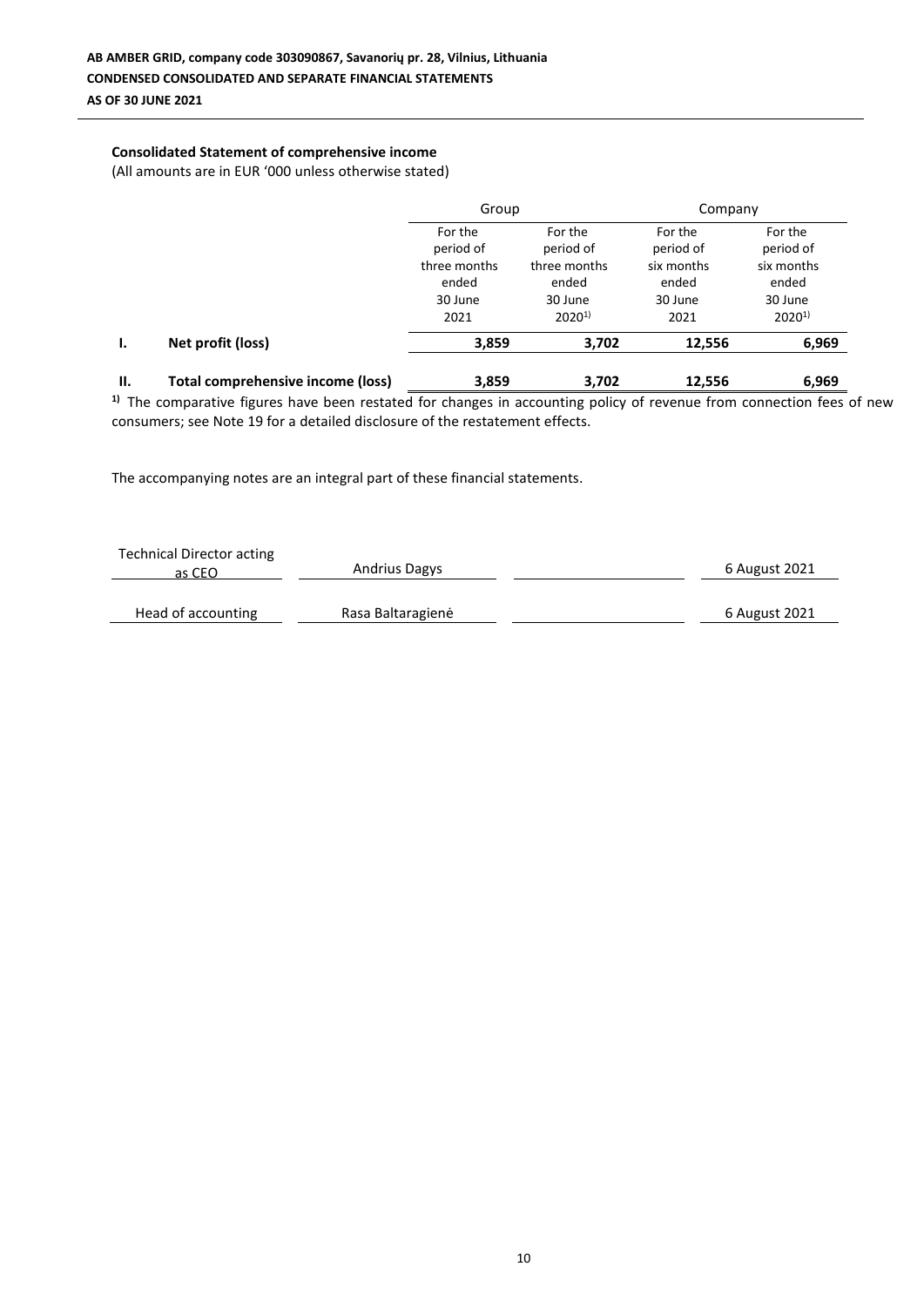# **Consolidated Statement of changes in equity**

(All amounts are in EUR '000 unless otherwise stated)

| Group                                    | Share<br>capital | Legal<br>reserve | Other<br>reserves | Retained<br>earnings<br>(deficit) | Total   |
|------------------------------------------|------------------|------------------|-------------------|-----------------------------------|---------|
| <b>Balance as of 31 December 2019</b>    | 51,731           | 5,173            | 69,465            | 10,291                            | 136,660 |
| Total comprehensive income (loss)        |                  |                  |                   | 7,404                             | 7,404   |
| Net profit (loss) for the year           |                  |                  |                   | 7,404                             | 7,404   |
| Balance as of 30 June 2020 <sup>1)</sup> | 51,731           | 5,173            | 69,465            | 17,695                            | 144,064 |
| Total comprehensive income (loss)        |                  |                  |                   | 10,766                            | 10,766  |
| Net profit (loss) for the year           |                  |                  |                   | 10,766                            | 10,766  |
| <b>Balance as of 31 December 2020</b>    | 51,731           | 5,173            | 69,465            | 28,461                            | 154,830 |
| Formed reserves                          |                  | 37               | 28,041            | (28,078)                          |         |
| <b>Dividends</b>                         |                  |                  |                   |                                   |         |
| Total comprehensive income (loss)        |                  |                  |                   | 12,482                            | 12,482  |
| Net profit (loss) for the year           |                  |                  |                   | 12,482                            | 12,482  |
| Balance as of 30 June 2021               | 51,731           | 5,210            | 97,505            | 12,865                            | 167,311 |

<sup>1)</sup> The comparative figures have been restated for changes in accounting policy of revenue from connection fees of new consumers; see Note 19 for a detailed disclosure of the restatement effects.

| <b>Technical Director acting</b> |                      |               |
|----------------------------------|----------------------|---------------|
| as CEO                           | <b>Andrius Dagys</b> | 6 August 2021 |
|                                  |                      |               |
| Head of accounting               | Rasa Baltaragienė    | 6 August 2021 |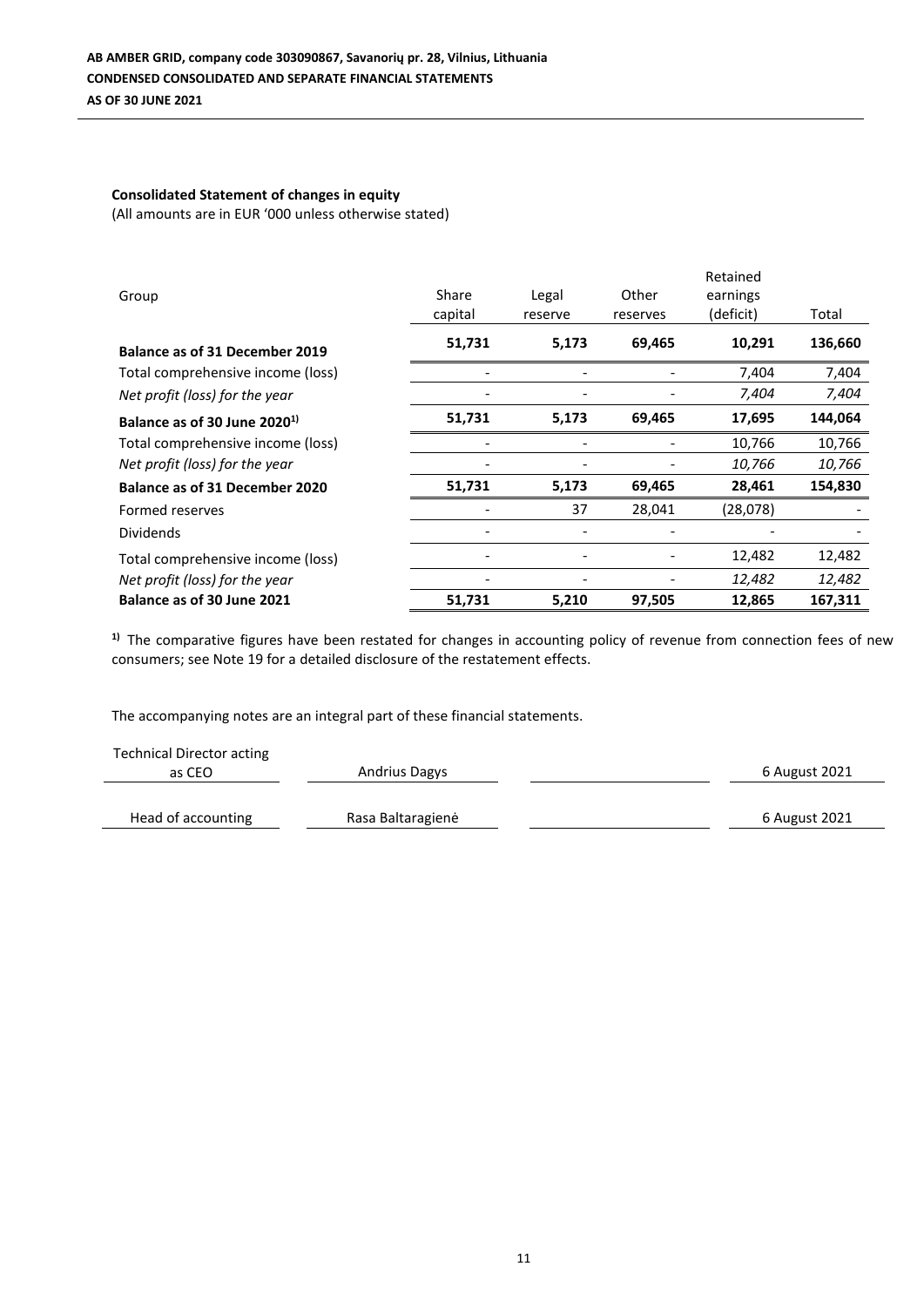## **Company's Statement of changes in equity**

(All amounts are in EUR '000 unless otherwise stated)

|                                          |         |                          |          | Retained  |         |
|------------------------------------------|---------|--------------------------|----------|-----------|---------|
| Company                                  | Share   | Legal                    | Other    | earnings  |         |
|                                          | capital | reserve                  | reserves | (deficit) | Total   |
| <b>Balance as of 31 December 2019</b>    | 51,731  | 5,173                    | 69,465   | 10,609    | 136,978 |
| Total comprehensive income (loss)        |         |                          |          | 6,969     | 6,969   |
| Net profit (loss) for the year           |         |                          |          | 6,969     | 6,969   |
| Balance as of 30 June 2020 <sup>1)</sup> | 51,731  | 5,173                    | 69,465   | 17,578    | 143,947 |
| Total comprehensive income (loss)        |         |                          |          | 10,463    | 10,463  |
| Net profit (loss) for the year           |         |                          |          | 10,463    | 10,463  |
| <b>Balance as of 31 December 2020</b>    | 51,731  | 5,173                    | 69,465   | 28,041    | 154,410 |
| Formed reserves                          |         |                          | 28,041   | (28,041)  |         |
| <b>Dividends</b>                         |         | $\overline{\phantom{0}}$ |          |           |         |
| Total comprehensive income (loss)        |         |                          |          | 12,556    | 12,556  |
| Net profit (loss) for the year           |         | ٠                        |          | 12,556    | 12,556  |
| Balance as of 30 June 2021               | 51,731  | 5,173                    | 97,505   | 12,556    | 166,965 |

<sup>1)</sup> The comparative figures have been restated for changes in accounting policy of revenue from connection fees of new consumers; see Note 19 for a detailed disclosure of the restatement effects.

| <b>Technical Director</b><br>acting as CEO | <b>Andrius Dagys</b> | 6 August 2021 |
|--------------------------------------------|----------------------|---------------|
| Head of accounting                         | Rasa Baltaragienė    | 6 August 2021 |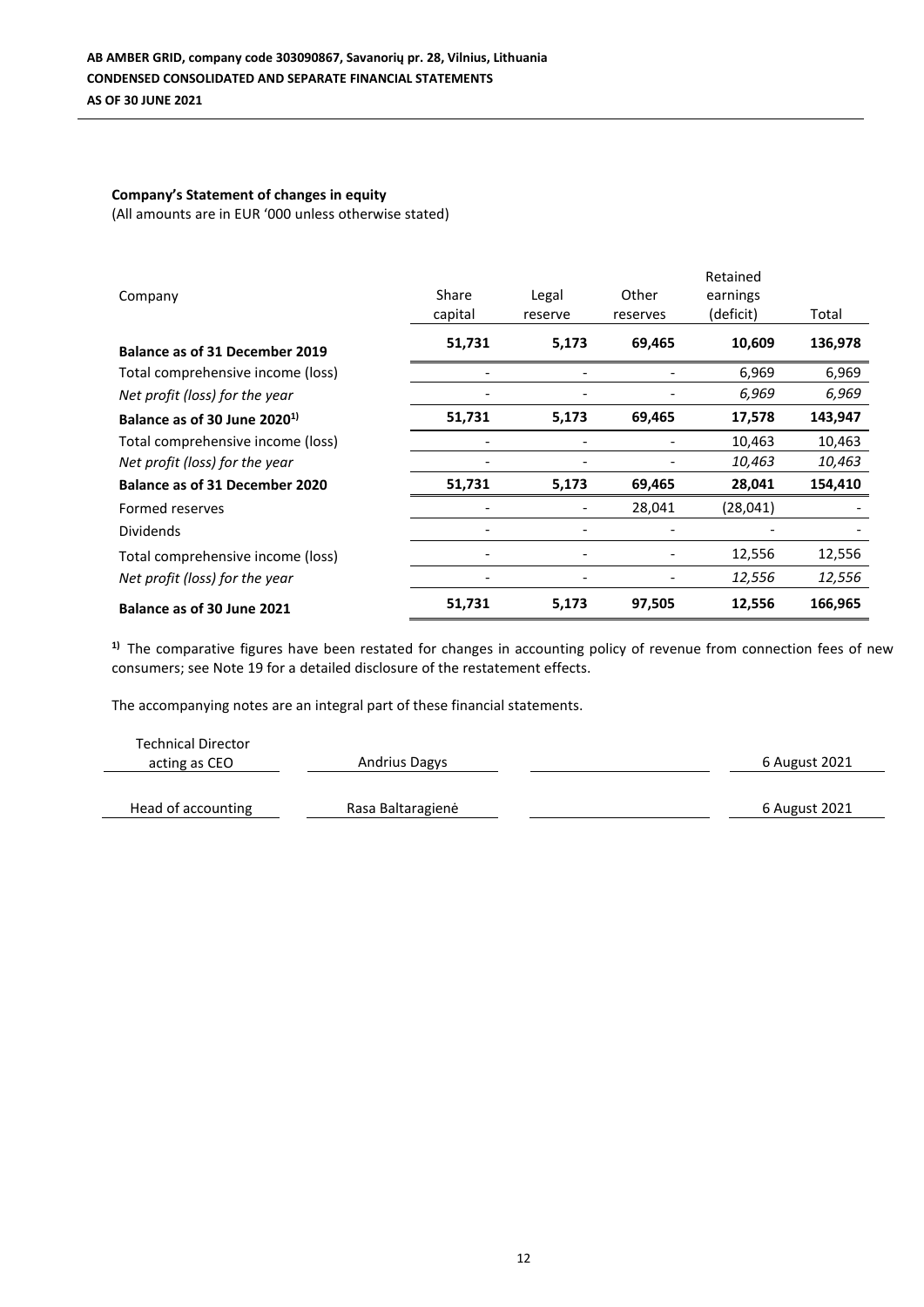## **Consolidated and separate Statement of cash flows**

(All amounts are in EUR '000 unless otherwise stated)

|       |                                               |              | Group        |                            | Company    |                            |
|-------|-----------------------------------------------|--------------|--------------|----------------------------|------------|----------------------------|
|       |                                               |              | For the      | For the                    | For the    | For the                    |
|       |                                               | <b>Notes</b> | period of    | period of                  | period of  | period of                  |
|       |                                               |              | six months   | six months                 | six months | six months                 |
|       |                                               |              | ended        | ended                      | ended      | ended                      |
|       |                                               |              | 30 June 2021 | 30 June 2020 <sup>1)</sup> | 30 June    | 30 June 2020 <sup>1)</sup> |
|       |                                               |              |              |                            | 2021       |                            |
| ı.    | Cash flows from operating activities          |              |              |                            |            |                            |
| 1.1.  | Net profit (loss)                             | 19           | 12,482       | 7,404                      | 12,556     | 6,969                      |
|       | Adjustments for non-cash items and other      |              |              |                            |            |                            |
|       | corrections:                                  |              |              |                            |            |                            |
| 1.2.  | Depreciation and amortisation                 |              | 5,884        | 5,524                      | 5,796      | 5,429                      |
| 1.3.  | Loss (profit) on disposal and write-off of    |              |              |                            |            |                            |
|       | property, plant and equipment, doubtful       |              |              |                            |            |                            |
|       | trade receivables and inventories             |              | 18           |                            | 18         |                            |
| 1.4.  | Impairment (reversal of impairment) of        |              |              |                            |            |                            |
|       | property, plant and equipment, financial      |              |              |                            |            |                            |
|       | assets, doubtful trade receivables and        |              |              |                            |            |                            |
|       | inventories                                   |              | 58           | 95                         | 58         | 95                         |
| 1.5.  | Income tax expenses (benefit)                 | 19           | (835)        | (1,766)                    | (907)      | (1,786)                    |
| 1.6.  | Interest (income)                             |              |              |                            |            |                            |
| 1.7.  | Interest expenses                             |              | 135          | 153                        | 135        | 151                        |
| 1.8.  | Dividend income                               |              |              |                            | (478)      |                            |
| 1.9.  | Income of grants                              |              | (83)         |                            | (83)       |                            |
| 1.10. | Elimination of other non-cash items           |              | 2            |                            | 2          |                            |
|       | Changes in working capital:                   |              |              |                            |            |                            |
| 1.11. | Decrease (increase) in inventories            |              | (536)        | 876                        | (536)      | 876                        |
| 1.12. | (Increase) decrease in trade receivables      |              | 901          | 130                        | 1,740      | 976                        |
| 1.13. | (Increase) decrease in other receivables and  |              |              |                            |            |                            |
|       | prepayments                                   |              | (25)         | 6,041                      | 2,016      | 6,123                      |
| 1.14. | (Decrease) increase in trade payables         |              | 4,173        | (14, 269)                  | (2,042)    | (1, 810)                   |
| 1.15. | (Decrease) increase in other payables and     |              |              |                            |            |                            |
|       | current liabilities                           | 19           | (2,842)      | (5, 793)                   | (217)      | (5, 561)                   |
| 1.16. | (Increase) decrease in other financial assets |              | (774)        | 13,644                     | 1          | 2                          |
| 1.17. | Income tax (paid)                             |              | (522)        | (993)                      | (471)      | (993)                      |
|       | Net cash flows from operating activities      |              | 18,036       | 11,046                     | 17,588     | 10,471                     |
| П.    | Cash flows from investing activities          |              |              |                            |            |                            |
| II.1. | (Acquisition) of property, plant and          |              |              |                            |            |                            |
|       | equipment and intangible assets               |              | (26, 986)    | (38, 236)                  | (26, 964)  | (38, 114)                  |
| II.2. | Proceeds on disposal of property, plant and   |              |              |                            |            |                            |
|       | equipment                                     |              |              |                            |            |                            |
| II.3. | Grants received                               |              | 8,492        | 12,490                     | 8,492      | 12,490                     |
| II.4. | Loans granted (repayments received)           |              |              |                            |            |                            |
| II.5. | Interest received                             |              |              |                            |            |                            |
| II.6. | Dividends received                            |              |              |                            | 478        |                            |
|       | Net cash flows (used) in investing activities |              | (18, 494)    | (25, 746)                  | (17, 994)  | (25, 624)                  |

The accompanying notes are an integral part of these financial statements. (cont'd on the next page)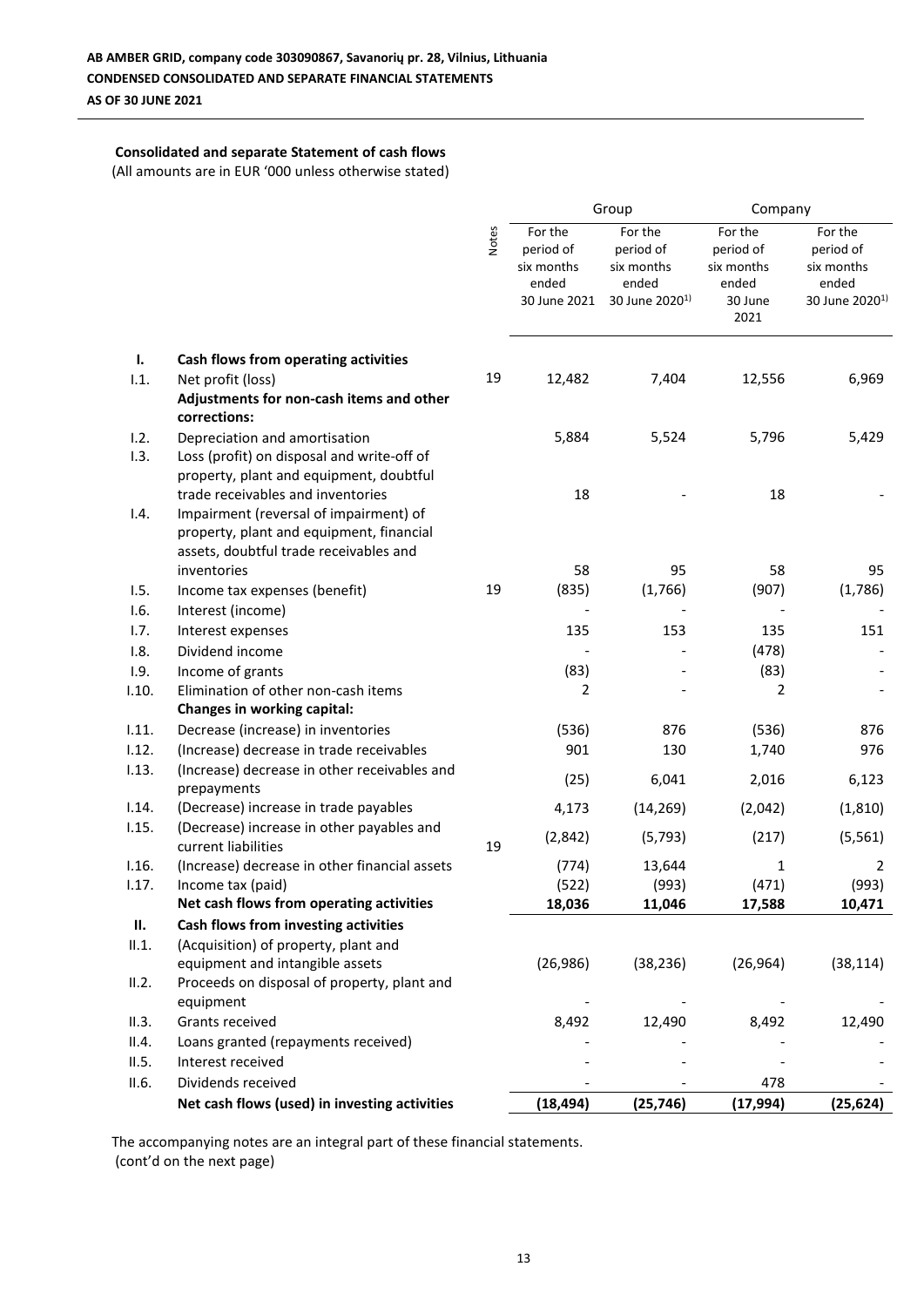## **Consolidates and separate statements of cash flows (cont'd)**

(All amounts are in EUR '000 unless otherwise stated)

|        |                                                 |              | Group                                                          |                                                                                | Company                                                        |                                                                                |
|--------|-------------------------------------------------|--------------|----------------------------------------------------------------|--------------------------------------------------------------------------------|----------------------------------------------------------------|--------------------------------------------------------------------------------|
|        |                                                 | <b>Notes</b> | For the<br>period of<br>six months<br>ended<br>30 June<br>2021 | For the<br>period of<br>six months<br>ended<br>30 June<br>$2020$ <sup>1)</sup> | For the<br>period of<br>six months<br>ended<br>30 June<br>2021 | For the<br>period of<br>six months<br>ended<br>30 June<br>$2020$ <sup>1)</sup> |
|        |                                                 |              |                                                                |                                                                                |                                                                |                                                                                |
| III.   | Cash flows from financing activities            |              |                                                                |                                                                                |                                                                |                                                                                |
| III.1. | Dividends (paid)                                |              |                                                                | (1)                                                                            |                                                                | (1)                                                                            |
| III.2. | Proceeds from borrowings                        |              |                                                                |                                                                                |                                                                |                                                                                |
| III.3. | (Repayments) of borrowings                      |              | (5,087)                                                        | (12, 711)                                                                      | (5,087)                                                        | (12, 531)                                                                      |
| III.4. | Change in overdraft                             |              | 5,985                                                          | 27,910                                                                         | 5,985                                                          | 27,910                                                                         |
| III.5. | Interest (paid)                                 |              | (259)                                                          | (184)                                                                          | (245)                                                          | (183)                                                                          |
| III.6. | Liabilities settled in relation to right-of-use |              |                                                                |                                                                                |                                                                |                                                                                |
|        | assets                                          |              | (220)                                                          | (168)                                                                          | (209)                                                          | (157)                                                                          |
| III.7. | Other cash flows from financing activities      |              |                                                                |                                                                                |                                                                |                                                                                |
|        | Net cash flows from (used in) financing         |              |                                                                |                                                                                |                                                                |                                                                                |
|        | activities                                      |              | 419                                                            | 14,846                                                                         | 444                                                            | 15,038                                                                         |
| IV.    | Net increase (decrease) in cash and cash        |              |                                                                |                                                                                |                                                                |                                                                                |
|        | equivalents                                     |              | (39)                                                           | 146                                                                            | 38                                                             | (115)                                                                          |
| V.     | Cash and cash equivalents at the beginning      |              |                                                                |                                                                                |                                                                |                                                                                |
|        | of the year                                     |              | 767                                                            | 233                                                                            | 3                                                              | 197                                                                            |
| VI.    | Cash and cash equivalents at the end of the     |              |                                                                |                                                                                |                                                                |                                                                                |
|        | year                                            |              | 728                                                            | 379                                                                            | 41                                                             | 82                                                                             |

<sup>1)</sup> The comparative figures have been restated for changes in accounting policy of revenue from connection fees of new consumers; see Note 19 for a detailed disclosure of the restatement effects.

| <b>Technical Director acting</b> |                      |               |
|----------------------------------|----------------------|---------------|
| as CEO                           | <b>Andrius Dagys</b> | 6 August 2021 |
| Head of accounting               | Rasa Baltaragienė    | 6 August 2021 |
|                                  |                      |               |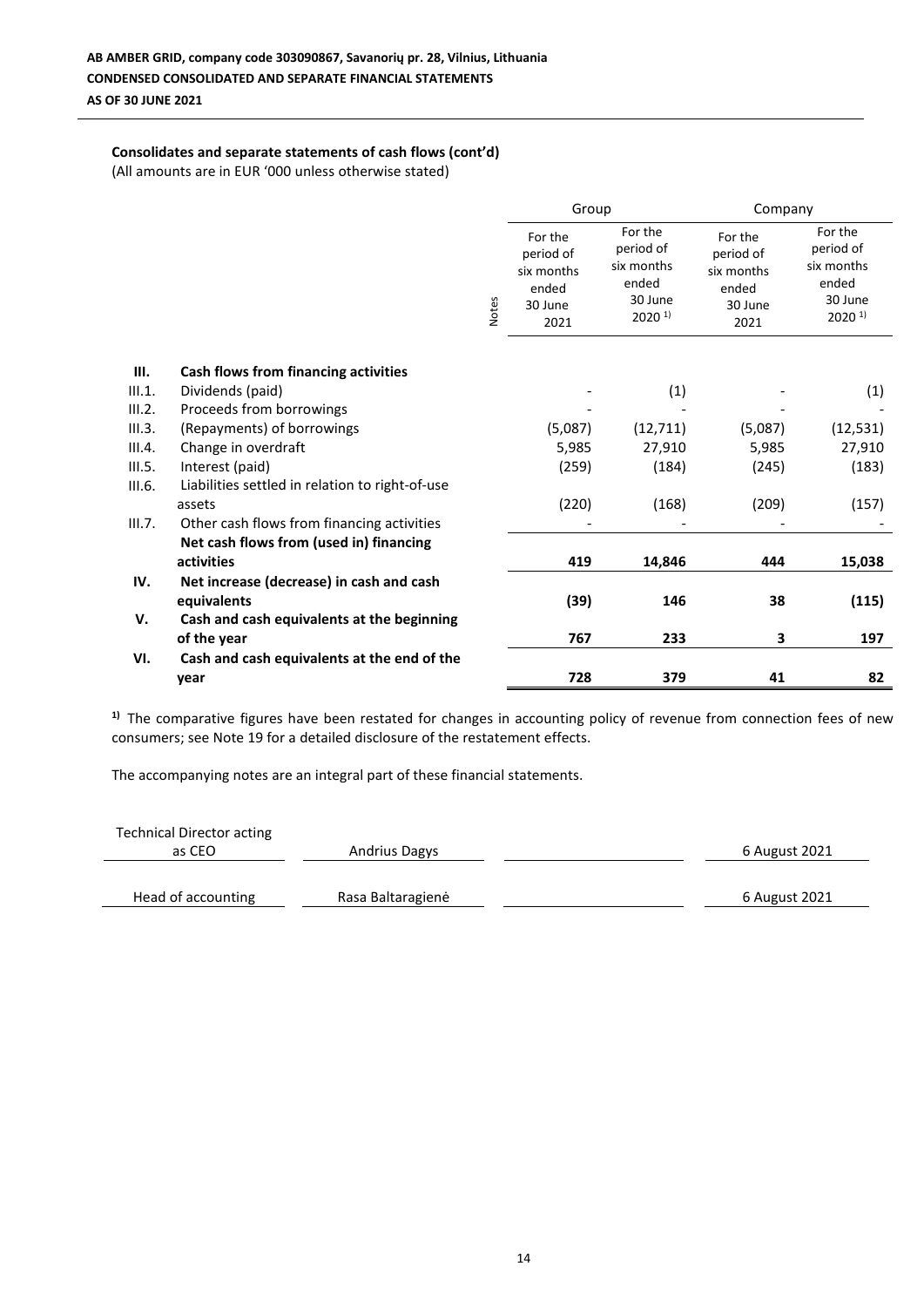## **Notes to the consolidated and separate financial Statements**

(All amounts are in EUR '000 unless otherwise stated)

## **1 General information**

The consolidated financial statements disclose the financial position and performance of the AB Amber Grid (hereinafter referred to as the 'Company') and its subsidiary UAB GET Baltic (hereinafter together referred to as the 'Group').

AB Amber Grid was registered on 25 June 2013 after the spin-off from AB Lietuvos Dujos of the natural gas transmission activity with respective assets, rights and obligations attributed to the activity in question. The Company's operations date back to 1 August 2013.

On 10 April 2015, upon the obtaining of a positive decision from the European Commission, the National Energy Regulatory Council (before National Commission for Energy Control and Prices) issued in respect of the Company an open-ended License No. L2-3 (GDP) for the engagement in the Transmission System Operator's activity within the territory of Lithuania.

The Company is engaged in the natural gas transmission system operator's activity and provides to system users, other operators, and gas market players the following services:

- transmission of natural gas in the territory of the Republic of Lithuania;
- balancing of natural gas flows in the transmission system;
- administration of the funds intended to compensate for the installation and fixed operating costs of the Liquefied Natural Gas Terminal, its infrastructure and connector and, as from 2016, for reasonable costs of the designated supplier for the supply of an obligatory quantity of liquefied natural gas.

On 30 June 2021, the Company had 106 contracts for natural gas transmission services with the users of natural gas transmission system (natural gas customers, natural gas distribution system operators, natural gas supply companies that supply gas up to customers systems). In addition, Company had entered into natural gas balancing agreements with 1 natural gas trade companies that trade natural gas, but do not use Company's transmission system infrastructure.

The Company's largest shareholder is UAB EPSO-G (www.epsog.lt). The rights and obligations of the sole shareholder of the management company UAB EPSO - G are implemented by the Ministry of Energy of the Republic of Lithuania.

Since 1 August 2013, the Company's shares have been traded on a stock exchange; they are listed on the Baltic Secondary Trading List of NASDAQ OMX Vilnius Stock Exchange (ISIN code LT0000128696, instrument AMG1L, LEI code 097900BGMP0000061061).

As of 30 of June 2021 and 31 December 2020, the Company's shareholders were as follows:

|                                     | Number of shares owned | Ownership share (percent) |
|-------------------------------------|------------------------|---------------------------|
| UAB EPSO-G (Company Code 302826889, |                        |                           |
| Gedimino av. 20, Vilnius)           | 172,279,125            | 96.58                     |
| Other shareholders                  | 6,103,389              | 3.42                      |
|                                     | 178,382,514            | 100.00                    |

The Company's share capital amounts to EUR 51,730,929.06. It is divided into 178,382,514 ordinary registered shares with par value of EUR 0.29 each.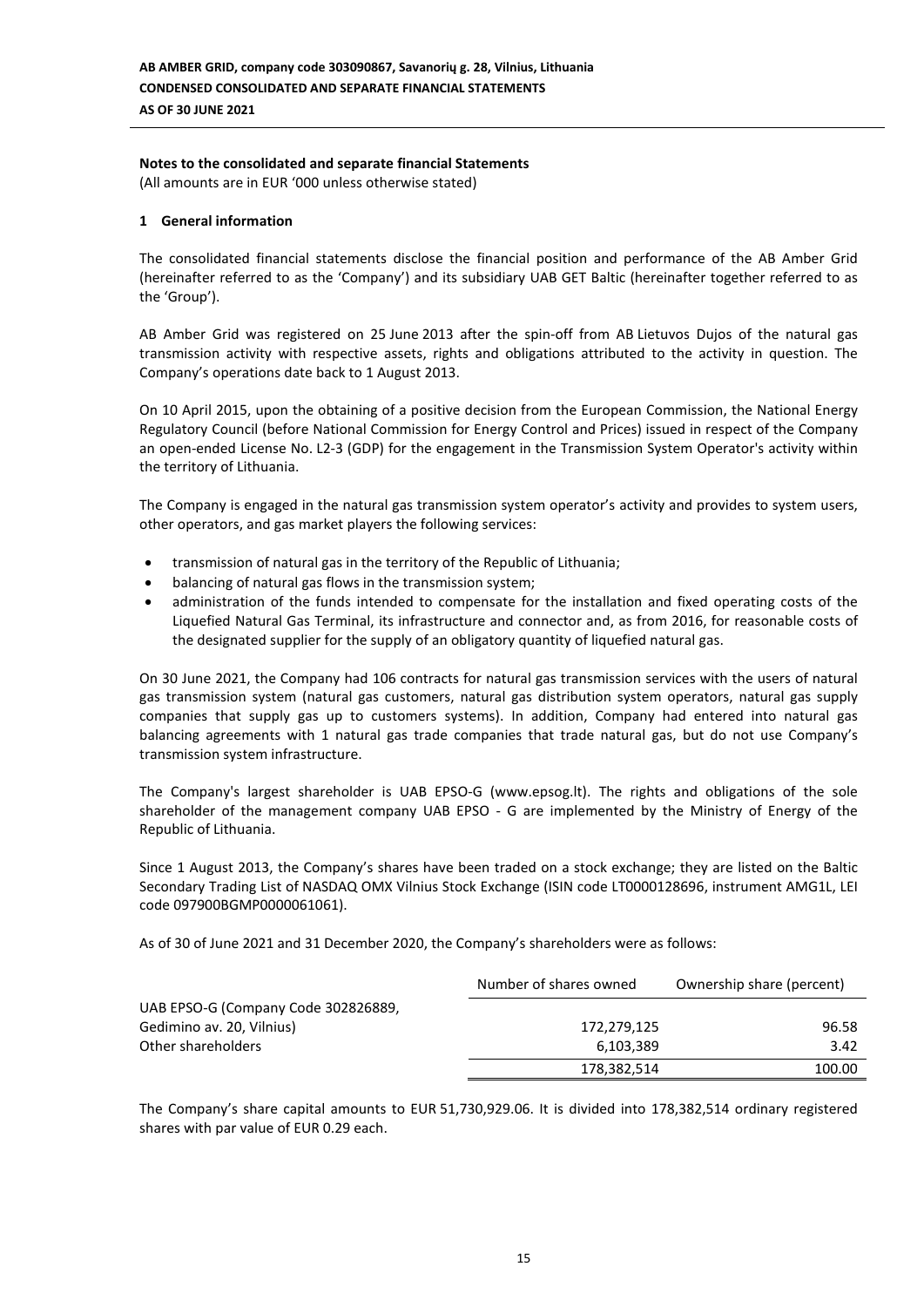| Company        | Company   | Registered address of                | Stake of shares held as | Stake of shares held as |
|----------------|-----------|--------------------------------------|-------------------------|-------------------------|
|                | code      | the company                          | of 30 June 2021         | of 31 December 2020     |
| UAB GET Baltic | 302861178 | Geležinio Vilko st. 18 A.<br>Vilnius | 100 %                   | 100 %                   |

GET Baltic is a Joint Stock Company registered in the Republic of Lithuania. The Company was registered in the Register of Legal Entities on 13 September 2012.The Company is the sole shareholder of GET Baltic, which owns 100% of the authorized capital. On 30 June 2021 and on 31 December 2020 the share capital of GET Baltic was valued of EUR 580,450 and it consists of 3,055,000 ordinary registered shares with a nominal value of EUR 0.19.

GET Baltic is a licensed natural gas market operator with a status of Registered Reporting Mechanism status provided by the ACER. The Company administrates the electronic trading system for trading spot and forward natural gas products with physical delivery in the market areas located in Lithuania, Latvia, and Estonia. The Company also provides the following services to wholesale natural gas market participants:

- Providing REMIT data to the ACER;
- Providing inside information;
- Distribution of indirect natural gas transmission capacity at interconnection points between the Baltic States;
- Organizing LNG auction;
- Announcement of balancing marginal pricing.

On 30 June 2021 Get Baltic had 95 registered stock exchange participants.

On 30 June 2021 the average number of employees of the Group and the Company consisted of 325 (as at 30 June 2020 – 323); on 30 June 2021 and as at 30 June 2020 the average number of employees of the Company consisted of 316 employees.

#### **2 Accounting principles**

The financial statements present the figures in thousands of euros. The financial year of the Group and the Company coincides with the calendar year.

These condensed interim consolidated and separate financial statements, including the statements of financial position and statement of profit or loss, statements of comprehensive income, cash flow statement and the statements of changes in equity for the period ended 30 June 2021 have not been audited. The consolidated and separate financial statements for the period ended 31 December 2020 have been audited and prepared in accordance with International Financial Reporting Standards (IFRS).

For a better understanding of the information presented in these financial statements, these condensed financial statements should be read together with the annual consolidate and separate financial statements for the period ended 31 December 2020. PricewatehouseCoopers UAB carried out an audit of Consolidated and separate Financial Statements for the period ended on 31 December 2020.

The Group's and separate condensed interim consolidated financial statements as of 30 June 2021 were prepared in accordance with International Accounting Standard 34 *Interim Financial Reporting*. The Group and the Company have been following the same accounting principles as the ones that were followed in the preparation of financial statements for the year 2020.

The statements were prepared based on an acquisition cost, excluding tangible fixed assets, which were presented at revalued amount.

In accordance with the accounting principles of fixed assets of EPSO–G UAB group companies, assets are accounted at revalued amount deducting accumulated depreciation and impairment losses, whereas grants are accounted for by reducing the carrying amount of the related asset.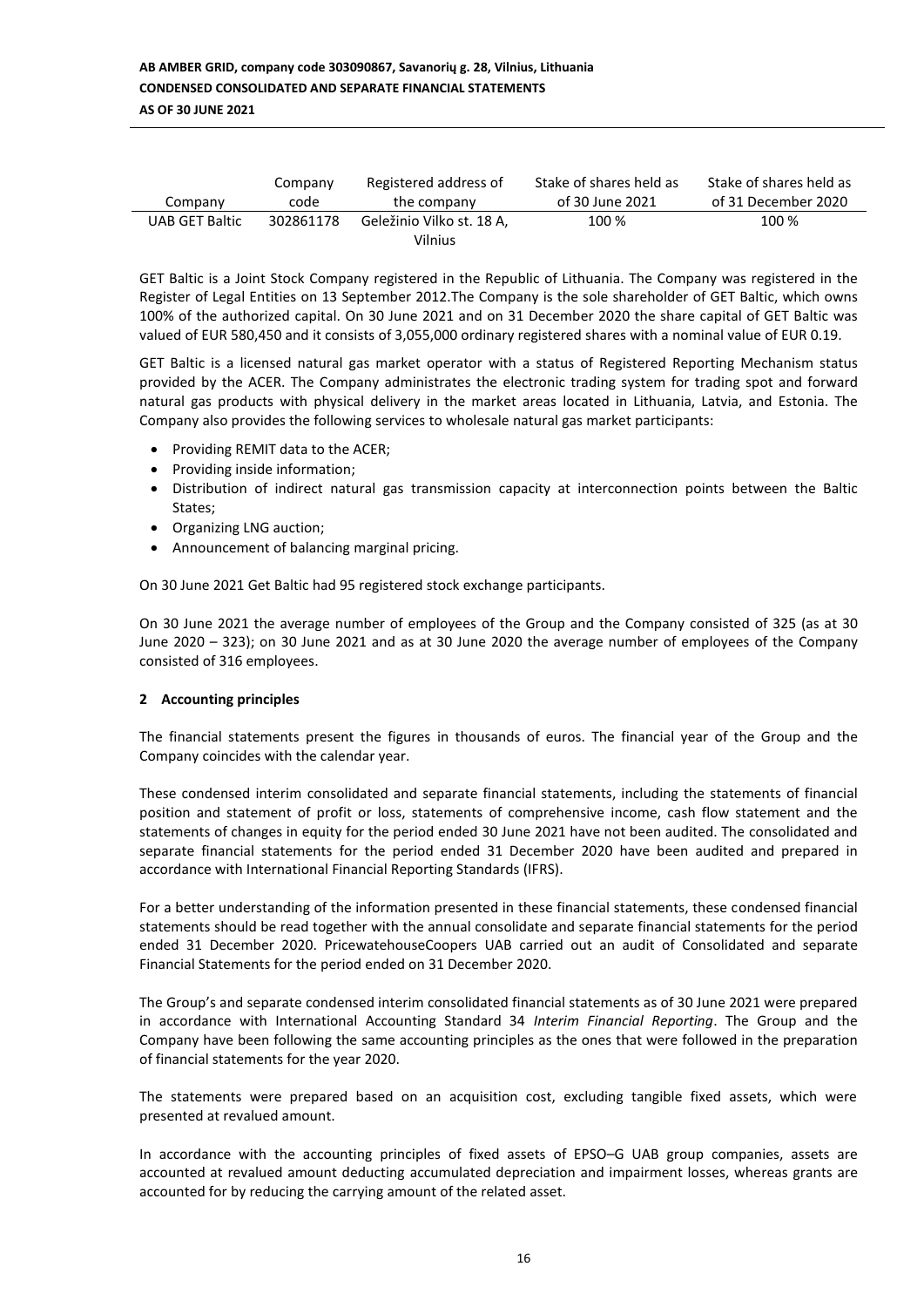## **3 Accounting estimates and assumptions**

The preparation of financial statements in conformity with International Financial Reporting Standards requires management to make estimates and assumptions that affect the reported amounts of assets, liabilities, income and expenses and disclosure of contingencies. Future events may occur which may cause the assumptions used in arriving at the estimates to change. The effect of any changes in estimates will be recorded in the financial statements, when determinable.

## **3.1. COVID-19 impact on key accounting estimates, assumptions and estimation uncertainties**

Below is a summary of key areas considered by the Company during the assessment of COVID-19 impact:

Due to the threat of spread of the coronavirus (COVID-19), the Group and the Company reviewed and implemented the following business continuity and preventive measures: appointed employees responsible for monitoring and reporting the situation to the Company's management; identified business units and employees undertaking the critical functions and administrating the main systems; planned technical and substitution measures in case of spread of the virus. The Company continuously reviews its emergency management plan and carries out preparatory works for ensuring continuity of the critical functions.

The quantities of transported gas increased during a 6-month period in 2021 compared to the same period in 2020, and accordingly, no decline in revenue was identified due to the impact of COVID-19. In the opinion of the Company, other factors (temperature fluctuations, market prices of natural gas) have a more significant impact on the demand for ordered services than the restrictions imposed as a result of a pandemic and quarantine situation.

No significant adverse effects of COVID-19 were identified during the monitoring of trading on the exchange. Due to colder than normal winters quantities sold in the first half of 2021 was 18 percent higher than in the same period of the last year. It should be noted that the COVID-19 was not affected in the turnover of stock exchange and in 2020, when, in addition to the expanded activities in the Finnish market, the trading turnover in the existing markets (Lithuania, Latvia, Estonia) increased 1.6 times.

The Group and the Company are assessing and updating on a continuous basis, the impact of factors related to COVID-19 pandemic on the Group's and the Company's performance and results of operations. The Company's management assessed the potential disruptions in cash flows, rendering of regulated services, availability of funding, also the impact on the demand for services, risk of infection of employees fulfilling critical functions and risk of late fulfilment of projects, based on the analysis of information available as at the date of issue of the condensed financial statements about the COVID-19-related threats in the future, and did not identify any material circumstances that might cast doubt upon the Company's ability to continue as a going concern.

#### **Net book amount and useful life: property, plant and equipment and intangible assets**

According Company's management assessment no negative impact of COVID-19 has been identified on the results of operations and cash flows, the Company's management believes there are no indications of impairment of property, plant and equipment. Even an adverse change in the results of operations or cash flows in a short term would not cause negative impact on the cash flows and impairment of PP&E in a long-term perspective due to the regulatory mechanism in place.

#### **Expected credit losses: financial assets**

Monitoring of the Company's key customers has not resulted in identification of any material negative impact of COVID-19.

The Company projects no liquidity or credit risk issues. The Company's key customers are large companies, which are often regulated and/or included into the list of risk-free companies. Due to the specific nature of the Company's customers, the expected credit losses on amounts receivable are assessed individually with reference to the probability of default by customers. The Company assessed the current and expected economic condition of its key customers, did not identify any significant variances, and the settlements were performed in an ordinary manner. The expected credit losses remained at a similar level as in 2020. The Company plans to update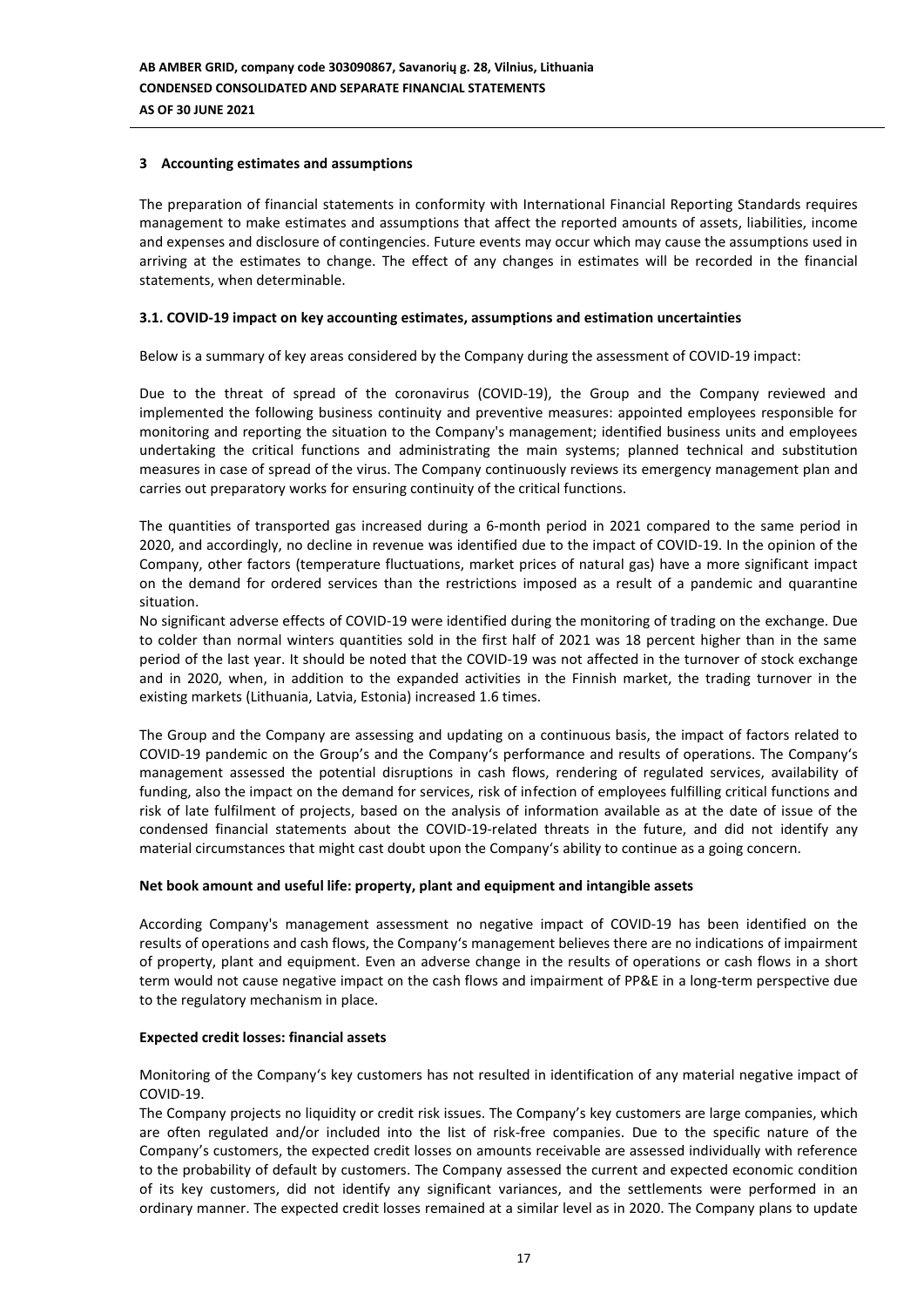its risk assessments regularly, upon changes in an economic environment, and takes measures to strengthen control over payments.

In the opinion of the Company, the outbreak of COVID will have no material impact on the Company's results of operations and cash flows in a short-term perspective. In a long-term perspective, doubtful debt expenses resulting from COVID-19 (if any) will be refunded to the Company (through a regulatory mechanism) and will be compensated during the later regulatory periods for determining the prices of regulated services.

## **3.2. Provisions for easement and special land use conditions (protected areas)**

In the financial statements for the period ended 31 December 2020, a provision was established for non-current liabilities in relation to the commitment to register the special land use conditions (protected areas). When assessing the amount of the commitment, the expected term of its fulfilment is taken into account. The provision for the commitment to register the protected areas was recognised at a present value of the expected costs of registration of the special land use conditions (the protected areas), discounted over the term of fulfilment of the commitment.

## **3.3. Recognition of new consumers connection revenue**

Preparing the financial statements for the period ended 31 December 2020, the accounting policy to recognition of revenue from connection of new customers has been changed. Connection fees on connection of new consumers are recognised as revenue over such period that reflects the best estimate of customer relationship, as opposed to the previously applied revenue recognition approach, when connection fees on connection of new consumers were recognised as revenue immediately. In the opinion of the Company's management, revenue from connection fees is linked directly to rendering of transmission service by the Company in future periods when assets created by the Company will be utilised, because the connection to the grid on its own, without future transmission services, does not provide benefit to a customer.

Preparing the financial statements for the period ended 31 December 2020 for the changes in accounting policy to recognition of revenue from connection fees of new consumers, a retrospective restatement was made for certain line items. As a result of a retrospective restatement, the unamortised part of the connection fee and additional connection fee paid under the contracts that had not been completed as of 1 January 2019 were recognised as a contract liability as at 1 January 2019.

#### **4 Information by segments**

The Group singles out 2 operating segments: 1) natural gas transmission operations and 2) natural gas exchange operator activities.

All non-current assets of the Group are located in Lithuania, where the Company operates.

As of 30 June 2021, the Group generated 74 % (30 June 2020: 68 %) of its total revenue from the system users in Lithuania, and 23 % (30 June 2020: 29 %) of revenue totaled from transportation of gas to adjacent transmission systems accounted for 3% (30 June 2020: 3%) of revenue originated from the revenue from services provided by the Natural Gas Exchange.

The Group's information on segments for the period ended on 30 June 2021 is disclosed below:

|                                                       | Transmission<br>activity | Activities of the<br>gas exchange | Total   |
|-------------------------------------------------------|--------------------------|-----------------------------------|---------|
| Revenues                                              | 30,731                   | 912                               | 31,643  |
| Income having eliminated the income of Group entities | 30,731                   | 894                               | 31,625  |
| Profit / loss from operating activities               | 11,305                   | 490                               | 11,795  |
| Net financing income (costs)                          | (134)                    | (14)                              | (148)   |
| Profit / loss before tax                              | 11,171                   | 476                               | 11,647  |
| Income tax                                            | 907                      | (72)                              | 835     |
| Net earnings (loss)                                   | 12,078                   | 404                               | 12,482  |
| Depreciation / amortisation costs                     | (5,796)                  | (88)                              | (5,884) |
| Write-offs of non-current tangible assets             | (26)                     |                                   | (26)    |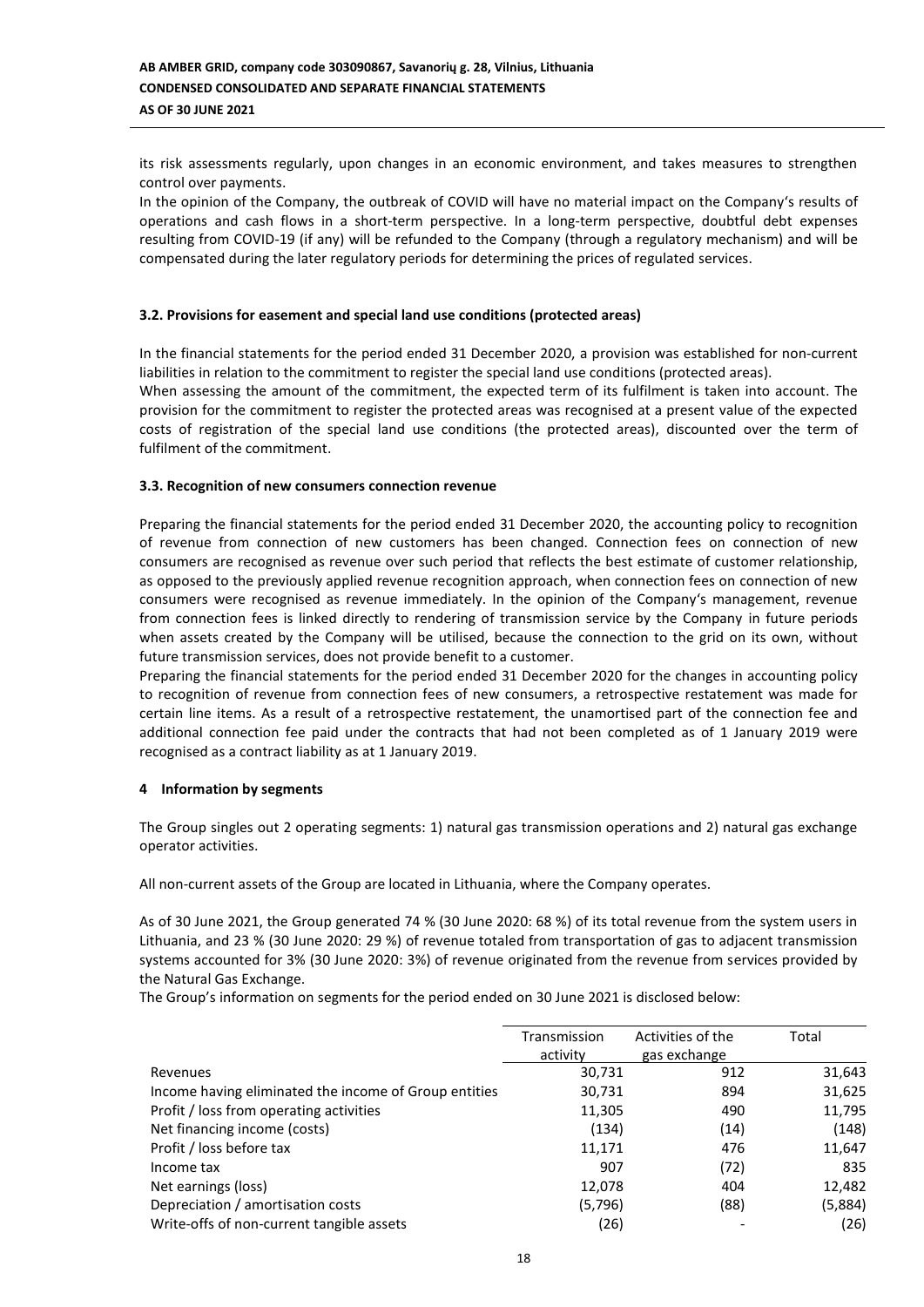The Group's information on segments for the period ended on 30 June 2020 is disclosed below:

|                                                       | Transfer activity | Activities of the | Total    |
|-------------------------------------------------------|-------------------|-------------------|----------|
|                                                       |                   | gas exchange      |          |
| Revenues                                              | 24,105            | 800               | 24,905   |
| Income having eliminated the income of Group entities | 24,105            | 771               | 24,876   |
| Profit / loss from operating activities               | 5,332             | 457               | 5,789    |
| Net financing income (costs)                          | (149)             | (2)               | (151)    |
| Profit / loss before tax                              | 5,183             | 455               | 5,638    |
| Income tax                                            | 1,786             | (20)              | 1,766    |
| Net earnings (loss)                                   | 6,969             | 435               | 7,404    |
| Depreciation / amortisation costs                     | (5, 429)          | (95)              | (5, 524) |
| Write-offs of non-current tangible assets             |                   |                   |          |

## **5 Non-current tangible and intangible assets**

| Non-current intangible assets                 | Group | Company |
|-----------------------------------------------|-------|---------|
| <b>Residual value as of 31 December 2019</b>  | 2,910 | 2,262   |
| Additions                                     | 124   | 74      |
| Amortisation                                  | (475) | (393)   |
| Netting of grants with the non-current assets |       |         |
| Residual value as of 30 June 2020             | 2,559 | 1,943   |
|                                               |       |         |
| Residual value as of 31 December 2020         | 4,833 | 4,189   |
| Additions                                     | 151   | 131     |
| Amortisation                                  | (508) | (434)   |
| Netting of grants with the non-current assets | (62)  | (62)    |
| Residual value as of 30 June 2021             | 4,414 | 3,824   |

As at 31 December 2020, the Company recognised a provision of EUR 2,179 thousand and the related intangible assets for the establishment of the special land use conditions (protected areas). The provision was established under the amendments to the Regulations of the Real Property Cadastre, which were necessary for the establishment of a commitment to form a register of protected areas, as set out in the Lithuanian Law on Special Land Use Conditions, by the year 2023, and based on the *Description of the procedure for preparation and approval of the protected areas*, approved under the Lithuanian Energy Minister's Order No. 1-339 of 13 October 2020. Discounting of the provision was based on a discount rate of 0.62%.

| Group     | Company   |  |
|-----------|-----------|--|
| 201,362   | 201,359   |  |
| 48,865    | 48,864    |  |
| (4,835)   | (4,834)   |  |
| (7)       | (7)       |  |
| (21, 873) | (21, 873) |  |
| 223,512   | 223,509   |  |
|           |           |  |
| 241,624   | 241,620   |  |
| 26,013    | 26,010    |  |
| (5, 151)  | (5, 150)  |  |
| (57)      | (57)      |  |
| (11, 265) | (11, 265) |  |
| 251,163   | 251,158   |  |
|           |           |  |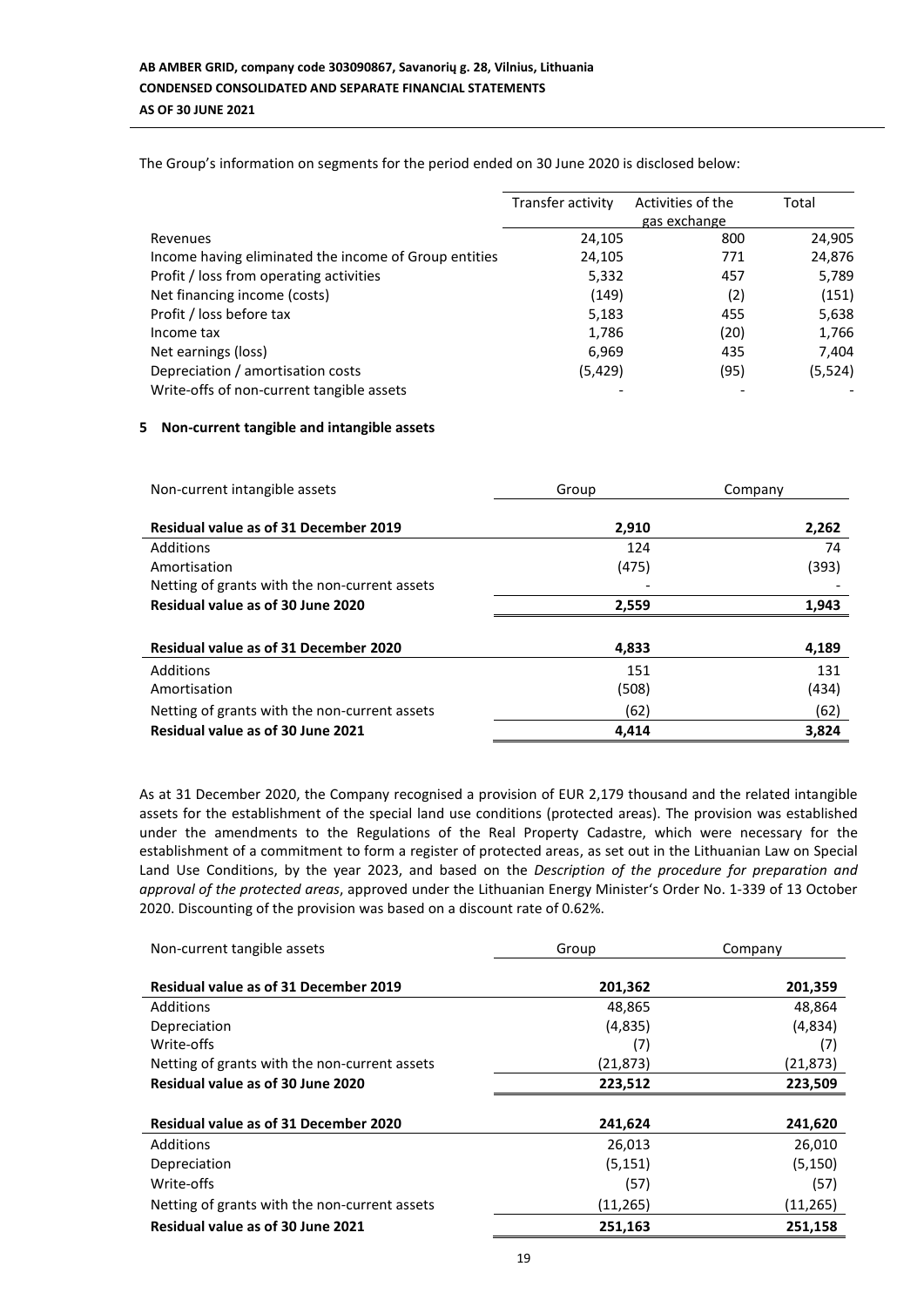In the Group and the Company, non-current assets are accounted at revalued amount of assets, reducing the grants received for that asset.

In 2020, the construction works of the gas interconnection between Poland and Lithuania were started. The value of the construction works, construction materials and other services acquired during the first half of 2021 for the implementation of the project amounted to EUR 22,362 thousand, and the amount of recognised grants receivable was EUR 9,9801 thousand (the investments during the 2020 year amounted to EUR 76,977 thousand, the amount of recognised grants receivable was EUR 34,437 thousand. The project was reported within the category of construction work in progress.

The amount of the depreciation of the grants in the income statement is reflected by deducting the depreciation costs of the related assets with the grant income, as of 30 June 2021, it stood at EUR 1.534 thousand (as of 30 June 2020 - EUR 1.322 thousand).

## **6 Construction in progress**

The largest objects of construction in progress of the Group and Company as of 30 June 2021 and 31 December 2020 were as follows:

| <b>Items</b>                                                      | At 30 June 2021 | At 31 December<br>2020 |
|-------------------------------------------------------------------|-----------------|------------------------|
| Implementation of gas interconnection Poland-Lithuania project in |                 |                        |
| the territory of Lithuania                                        | 35,557          | 83,799                 |
| Installation of pig launchers/receivers                           | 5,100           | 4,446                  |
| Implementation of operative technological control of gas          |                 |                        |
| transmission system                                               | 3,286           | 2,776                  |
| Construction of the main gas pipeline Vilnius-Kaunas and          |                 |                        |
| interconnection Kaunas-Šakiai                                     | 551             | 551                    |
| Other                                                             | 2.969           | 1,691                  |
| Grants recognised (offsetting against non-current assets)         | (20,600)        | (40, 910)              |
| Less: impairment of construction work in progress                 | (597)           | (580)                  |
|                                                                   | 26,266          | 51,773                 |

\* Impairment for the Project "Construction of interconnection between the gas transmission pipelines Vilnius-Kaunas and Kaunas-Šakiai (spatial planning and design services)" was made for the amount of EUR 551 thousand because the construction of the pipeline was postponed for later periods and there arose certain uncertainties regarding the resolution of its funding issues and its further development.

## **7 The right-of-use assets and lease liabilities**

As described below, the Group and the Company have taken on lease office premises, motor vehicles, and land. Lease periods for premises, motor vehicles and land are 8-9 years, 4 years, and 99 years, respectively. The Group and the Company assessed the probability of exercising the lease extension option when recognising right-of-use assets and lease liabilities, and when determining the lease periods. In November 2020, the Company completed the tendering procedures for procurement of lease of new office premises and announced the tenderer who was awarded the contract. The lease of new office premises is expected to start in October 2021. Based on the supported assumptions that the lease extension option will not be exercised, the Company revised the lease period of premises and re-measured the lease liabilities.

|                                                   | Group            |                          |                          |              |  |
|---------------------------------------------------|------------------|--------------------------|--------------------------|--------------|--|
|                                                   | <b>Buildings</b> | Land                     | <b>Motor</b><br>vehicles | <b>Total</b> |  |
| Initial value of recognized assets at 31 December |                  |                          |                          |              |  |
| 2019                                              | 723              | 1,265                    | 13                       | 2,001        |  |
| Acquisitions                                      | 4                | $\overline{\phantom{a}}$ | 1,108                    | 1,112        |  |
| Write-offs                                        | -                | -                        |                          |              |  |
| Amortization                                      | (76)             | (7)                      | (129)                    | (212)        |  |
| Residual value at 30 June 2020                    | 651              | 1,258                    | 992                      | 2.901        |  |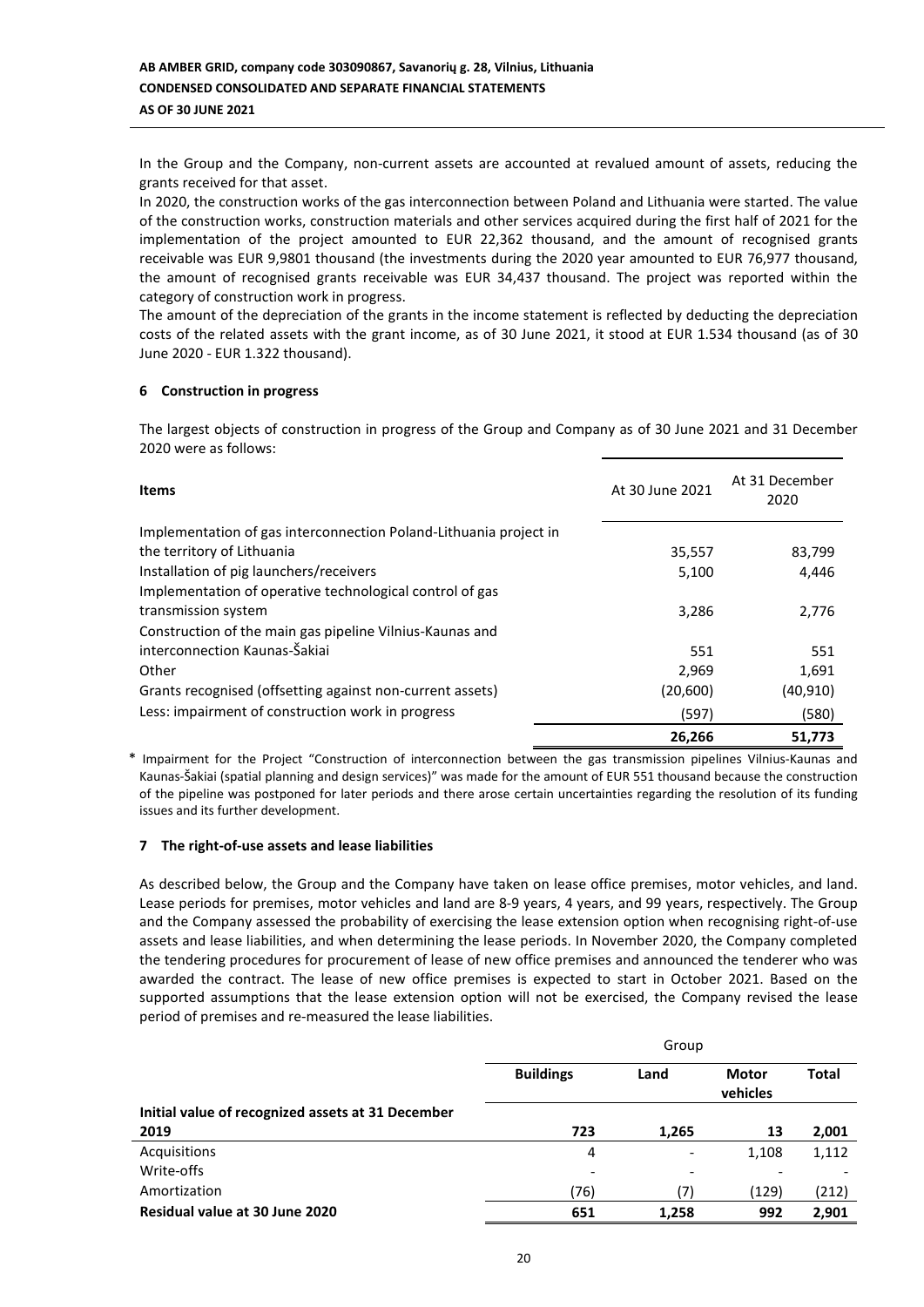| Residual value of recognized assets at 31 December |       |       |       |       |
|----------------------------------------------------|-------|-------|-------|-------|
| 2020                                               | 221   | 1,252 | 862   | 2,335 |
| Acquisitions                                       |       |       | 8     | 8     |
| Write-offs                                         |       |       |       |       |
| Amortization                                       | (76)  | 7)    | (143) | (226) |
| <b>Residual value at 30 June 2021</b>              | 145   | 1.245 | 727   | 2,117 |
| Initial value                                      | 521   | 1,278 | 1,144 | 2,943 |
| Accumulated depreciation                           | (376) | (33)  | (417) | (826) |
| <b>Residual value at 30 June 2021</b>              | 145   | 1.245 | 727   | 2.117 |

|                                                            | Company          |       |                          |              |
|------------------------------------------------------------|------------------|-------|--------------------------|--------------|
|                                                            | <b>Buildings</b> | Land  | <b>Motor</b><br>vehicles | <b>Total</b> |
| Initial value of recognized assets at 31 December 2019     | 585              | 1,265 |                          | 1,850        |
| Acquisitions                                               |                  |       | 1,108                    | 1,108        |
| Write-offs                                                 |                  |       |                          |              |
| Amortization                                               | (66)             | (7)   | (127)                    | (200)        |
| Residual value at 30 June 2020                             | 519              | 1,258 | 981                      | 2,758        |
| Residual value of recognized assets at 31 December<br>2020 | 99               | 1,252 | 853                      | 2,204        |
| Acquisitions                                               |                  |       |                          |              |
| Write-offs                                                 |                  |       |                          |              |
| Amortization                                               | (66)             | (7)   | (140)                    | (213)        |
| Residual value at 30 June 2021                             | 33               | 1,245 | 713                      | 1,991        |
| Initial value                                              | 366              | 1,278 | 1,119                    | 2,763        |
| Accumulated depreciation                                   | (333)            | (33)  | (406)                    | (772)        |
| Residual value at 30 June 2021                             | 33               | 1,245 | 713                      | 1,991        |

As the useful life of the right-of-use assets is longer than the lease term, depreciation is calculated from the commencement date of the lease to the end of the lease term.

|                                                          | Group      |                |  |
|----------------------------------------------------------|------------|----------------|--|
|                                                          | At 30 June | At 31 December |  |
|                                                          | 2021       | 2020           |  |
| Carrying amount of lease liabilities at the beginning of |            |                |  |
| the period                                               | 2,363      | 2,009          |  |
| Recognition of lease liabilities under IFRS 16           |            | 4              |  |
| Concluded lease contracts                                | 8          | 1,119          |  |
| Termination of leases (write-offs of debts and accrued   |            |                |  |
| interest)                                                |            | (354)          |  |
| Interest expenses                                        | 12         | 26             |  |
| Lease payments (Principal and Interest)                  | (235)      | (441)          |  |
| Carrying amount at 30 June                               | 2,148      | 2,363          |  |
|                                                          |            |                |  |
| Non-current lease liabilities                            | 1,799      | 1,953          |  |
| Current lease liabilities                                | 349        | 410            |  |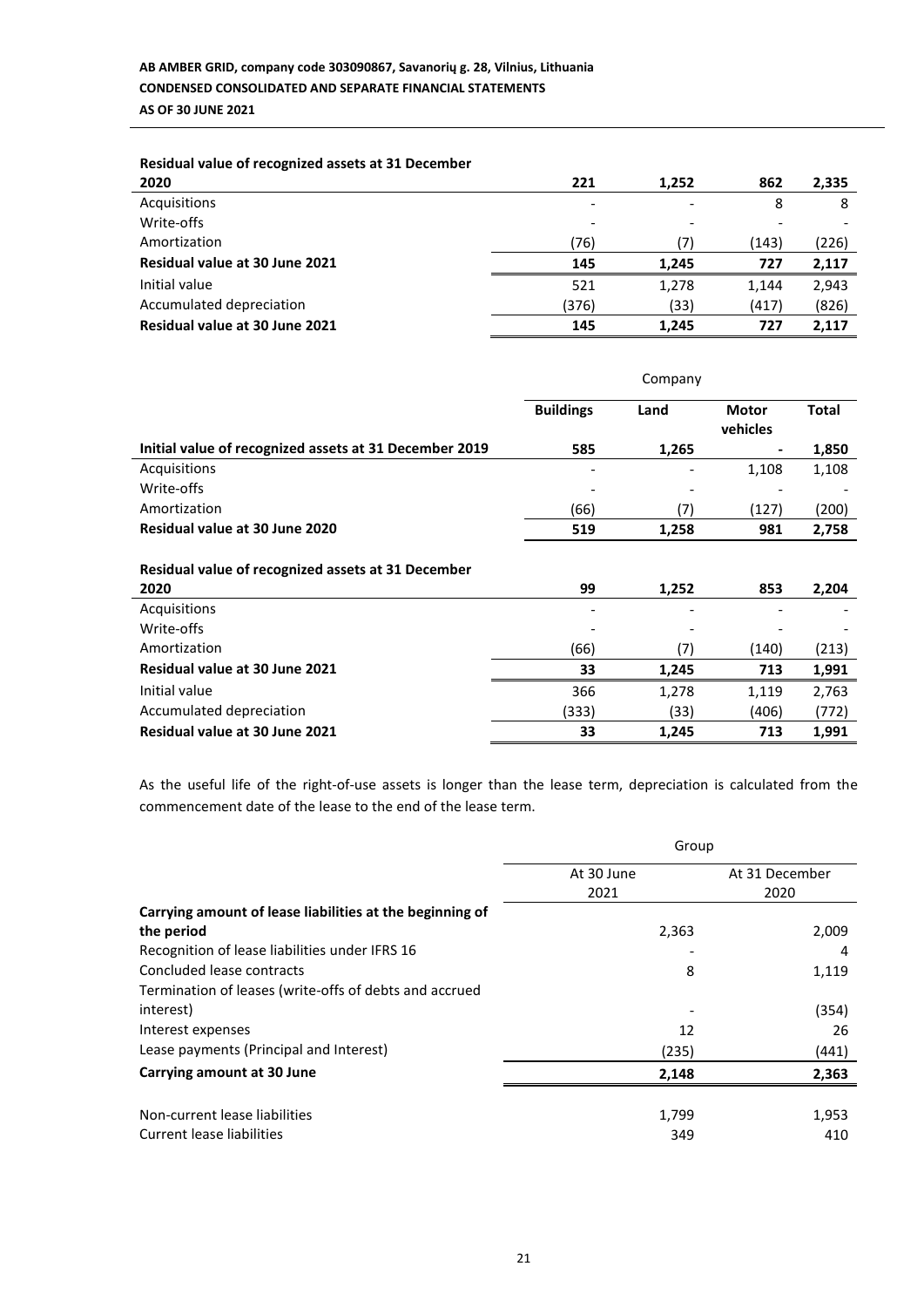## **AB AMBER GRID, company code 303090867, Savanorių g. 28, Vilnius, Lithuania CONDENSED CONSOLIDATED AND SEPARATE FINANCIAL STATEMENTS AS OF 30 JUNE 2021**

|                                                                                                                                       | Company            |                                      |  |  |
|---------------------------------------------------------------------------------------------------------------------------------------|--------------------|--------------------------------------|--|--|
|                                                                                                                                       | At 30 June<br>2021 | At 31 December<br>2020               |  |  |
| Carrying amount of lease liabilities at the beginning of<br>the period                                                                | 2,230              | 1,857                                |  |  |
| Recognition of lease liabilities under IFRS 16<br>Concluded lease contracts<br>Termination of leases (write-offs of debts and accrued |                    | 1,119                                |  |  |
| interest)                                                                                                                             |                    | (354)                                |  |  |
| Interest expenses                                                                                                                     | 11                 | 24                                   |  |  |
| Lease payments (Principal and Interest)                                                                                               | (221)              | (416)                                |  |  |
| <b>Carrying amount at 30 June</b>                                                                                                     | 2,020              | 2,230                                |  |  |
| Non-current lease liabilities                                                                                                         | 1,700              | 1,843                                |  |  |
| <b>Current lease liabilities</b>                                                                                                      | 320                | 387                                  |  |  |
|                                                                                                                                       | Group              |                                      |  |  |
|                                                                                                                                       | At 30 June         | At 31 December                       |  |  |
| Lease liabilities                                                                                                                     | 2021               | 2020                                 |  |  |
| Current year                                                                                                                          | 349                | 410                                  |  |  |
| Repayment terms of non-current liabilities:                                                                                           | 1,799              | 1,953                                |  |  |
| Between 1 and 2 years                                                                                                                 | 341                | 310                                  |  |  |
| From 2 to 3 years                                                                                                                     | 172                | 312                                  |  |  |
| From 3 to 5 years                                                                                                                     | 61                 | 84                                   |  |  |
| After 5 years                                                                                                                         | 1,225              | 1,247<br>Company                     |  |  |
| Lease liabilities                                                                                                                     | At 30 June         | At 31 December                       |  |  |
|                                                                                                                                       | 2021               | 2020                                 |  |  |
| Current year                                                                                                                          |                    | 320<br>387                           |  |  |
| Repayment terms of non-current liabilities:                                                                                           | 1,700              | 1,843                                |  |  |
| Between 1 and 2 years                                                                                                                 |                    | 312<br>287                           |  |  |
| From 2 to 3 years                                                                                                                     |                    | 150<br>289                           |  |  |
| From 3 to 5 years                                                                                                                     |                    | 20<br>46                             |  |  |
| After 5 years<br><b>Contract Contract Contract Contract</b>                                                                           | 1,218<br>F115.45   | 1,221<br>$\sim$ $\sim$ $\sim$ $\sim$ |  |  |

Interest on lease liabilities reflected in the Group's finance costs amounted to EUR 12 thousand as at 30 June 2021 (30 June 2020: EUR 13 thousand).

The Group and the Company had no leases with variable payments not included in the value of lease liabilities. In the first quarter 2021, the Group's lease payments amounted to EUR 223 thousand (in the first quarter 2020: EUR 192 thousand).

## **8 Trade receivables**

|                                                                      | Group      |                | Company    |                |
|----------------------------------------------------------------------|------------|----------------|------------|----------------|
|                                                                      | At 30 June | At 31 December | At 30 June | At 31 December |
|                                                                      | 2021       | 2020           | 2021       | 2020           |
| Non-current trade receivables                                        |            |                |            |                |
| Other trade receivables<br><b>Current trade receivables</b>          |            |                |            |                |
| Gas transmission services receivables                                | 3,832      | 5,745          | 3,881      | 5,799          |
| Other trade receivables<br>Less: allowance for the decrease in value | 3,167      | 2,195          | 260        | 122            |
| of trade receivables                                                 | (22)       | (70)           | (22)       | (70)           |
|                                                                      | 6,977      | 7.870          | 4.119      | 5,851          |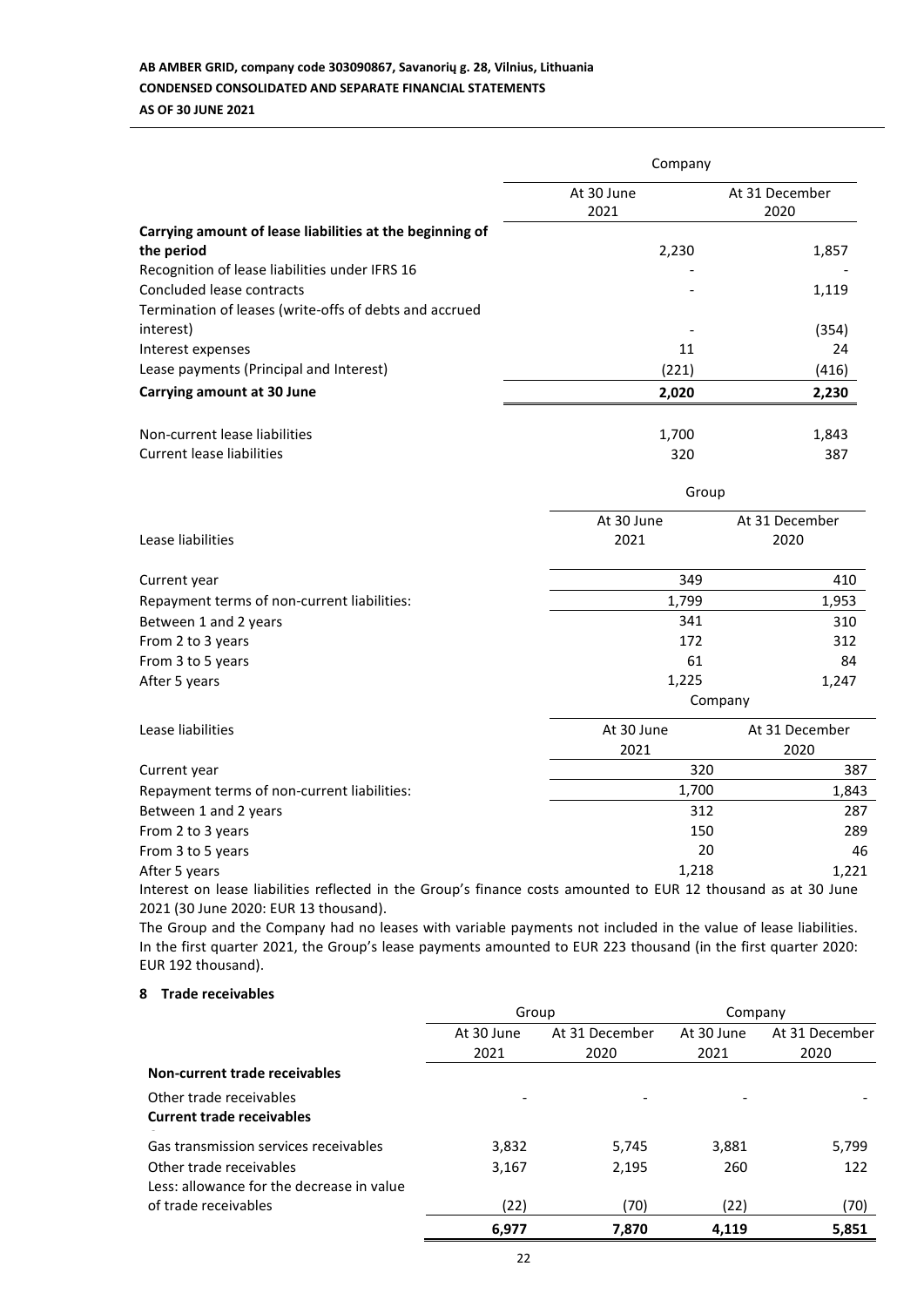Short-term trade receivables were interest-free; their payment period ranged from 9 to 30 calendar days. In Impairment of trade receivables in amount of EUR 22 thousand was formed as at 30 June 2021.

## **9 Other receivables**

|                                                    | Group      |          | Company    |          |
|----------------------------------------------------|------------|----------|------------|----------|
|                                                    | At 30 June | At 31    | At 30 June | At 31    |
|                                                    | 2021       | December | 2021       | December |
|                                                    |            | 2020     |            | 2020     |
| LNG terminal funds receivable (administered by     |            |          |            |          |
| the Company)                                       | 11,715     | 12,834   | 11,715     | 12,834   |
| Grants receivable                                  | 28,634     | 25,628   | 28,634     | 25,628   |
| Receivables accrued for natural gas transportation |            | 965      |            | 965      |
| Other receivables                                  | 2,121      | 80       | 78         | 78       |
|                                                    | 42.470     | 39.507   | 40.427     | 39,505   |

The LNG terminal funds receivable as at 30 June 2021 include the overdue amount of EUR 5,536 thousand (as at 31 December 2020 - EUR 5,253 thousand) of which total the overdue amount of AB "Achema's" was EUR 5,471 thousand, the overdue amount of UAB "Geros dujos" was EUR 19 thousand, the overdue amount of UAB "Geoterma" was EUR 65 thousand. For more information about AB "Achema" see note 18 Commitments and Contingencies.

For the Company's Other Receivables, no impairment loss was formed.

Contract assets include as follows:

|                                                              | Group           |                     |  |
|--------------------------------------------------------------|-----------------|---------------------|--|
|                                                              | At 30 June 2021 | At 31 December 2020 |  |
| Current contract assets related to transportation of natural |                 |                     |  |
| gas                                                          |                 | 965                 |  |
| <b>Total contract assets</b>                                 |                 | 965<br>$\,$         |  |
|                                                              |                 |                     |  |

## **10 Other financial assets**

The Group's other financial assets as at 30 June 2021 consisted of monetary funds collected from extra charge on natural gas transmission price related to natural gas supply security, referred to as the LNG terminal funds, and the funds transferred by the exchange participants. Those funds are collected from the system users, kept on separate bank accounts for LNG terminal funds in compliance with the legal requirements, and are intended for payment to the recipients of the LNG terminal funds: the LNG terminal operator (Klaipėdos Nafta AB), the designated supplier (Ignitis UAB), and the Company to cover the administration costs of the LNG terminal funds. Based on Resolution No. O3E-1235 of 30 November 2020, an extra charge related to natural gas supply security was set to be effective during the period from 1 January 2021.

The advance payment funds received by gas exchange members as at 30 June 2021 are accounted for EUR 9,445 thousand (as at 31 December 2020 – EUR 8,670 thousand).

|                                                  |                    | Group                  |                    | Company                |  |
|--------------------------------------------------|--------------------|------------------------|--------------------|------------------------|--|
|                                                  | At 30 June<br>2021 | At 31 December<br>2020 | At 30 June<br>2021 | At 31 December<br>2020 |  |
| Funds of the LNG terminal                        |                    |                        |                    |                        |  |
| Funds transferred by the gas<br>exchange members | 9,445              | 8,670                  |                    |                        |  |
|                                                  | 9,448              | 8,673                  |                    |                        |  |

The Group and the Company keeps its cash in the accounts of those banks, which meet reliability requirements.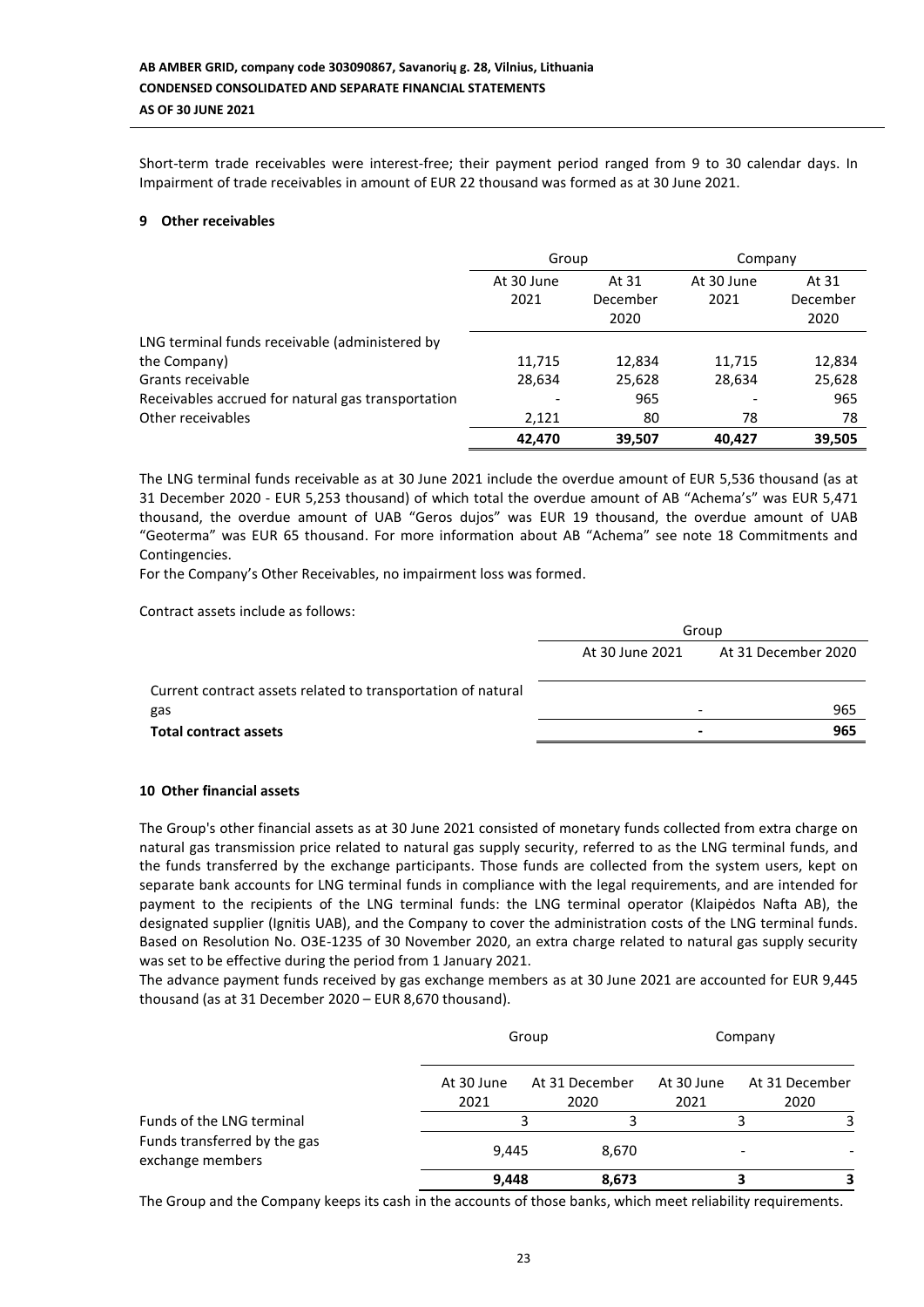## **11 Loans**

|                                                    | Group      |                  | Company    |                  |
|----------------------------------------------------|------------|------------------|------------|------------------|
|                                                    | At 30 June | At 31            | At 30 June | At 31            |
|                                                    | 2021       | December<br>2020 | 2021       | December<br>2020 |
| Long-term loans                                    |            |                  |            |                  |
| Loans from credit institutions of Lithuania        | 18,000     | 22,000           | 18,000     | 22,000           |
| Loans from international financial<br>institutions | 78,478     | 79,565           | 78,478     | 79,565           |
| <b>Short-term loans</b>                            |            |                  |            |                  |
| Loans from credit institutions of Lithuania        |            |                  |            |                  |
| Short-term loan (EPSO-G UAB)                       | 13,837     | 7,852            | 13,837     | 7,852            |
| Current portion of long-term loans                 | 10,174     | 10,174           | 10,174     | 10,174           |
|                                                    | 120,489    | 119,591          | 120,489    | 119,591          |

For the balancing of working capital on 27 February 2019 the Company and EPSO-G UAB entered into lending and borrowing via cash pool agreement, in which a maximum borrowing limit of EUR 15,000 thousand from EPSO-G UAB has been set. On 31 March 2020 an additional agreement was signed, which increased the maximum borrowing limit to 35,000 thousand euros and on 29 June 2020 according another supplementary agreement - to 40,000 thousand euros. As at 30 June 2021 the Company's borrowings amounted to EUR 13,837 thousand (as at 31 December 2020 – EUR 7,852 thousand).

On 30 June 2020 AB Amber Grid signed up to 65 million euros long-term financing agreement with the European Investment Bank (EIB) for the construction of a gas pipeline connection between Poland and Lithuania in the territory of the Republic of Lithuania. On 30 June 2021 used part of loan amounted to 60,000 thousand. As at 30 June 2021, the weighted average annual interest rate on borrowings of the Company and the Group was 0.38% (31 December 2020: 0.39%).

## **12 Contract liabilities**

The funds from connection of new system users to the gas transmission system and advance amounts received from system users on transmission services are recognised as contract liabilities.

Contract liabilities:

|                                                      | Group           |                     |  |
|------------------------------------------------------|-----------------|---------------------|--|
|                                                      | At 30 June 2021 | At 31 December 2020 |  |
| Non-current portion of contract liabilities          | 1,321           | 1,337               |  |
| <b>Total non-current contract liabilities</b>        | 1,321           | 1,337               |  |
| Current portion of contract liabilities              | 34              | 34                  |  |
| Advance amounts received on transmission<br>services | 23              | 34                  |  |
| <b>Total current contract liabilities</b>            | 57              | 68                  |  |
| <b>Total contract liabilities</b>                    | 1,378           | 1,405               |  |

## *Contract liabilities under the new system users connection contracts*

The funds from connection of new system users to the gas transmission system were in amount of EUR 1,355 thousand as at 30 June 2021 (31 December 2020: EUR 1,371 thousand), of which non – current contract liabilities under the connection contracts were EUR 1,321 thousand as at 30 June 2021 (31 December 2020: EUR 1,337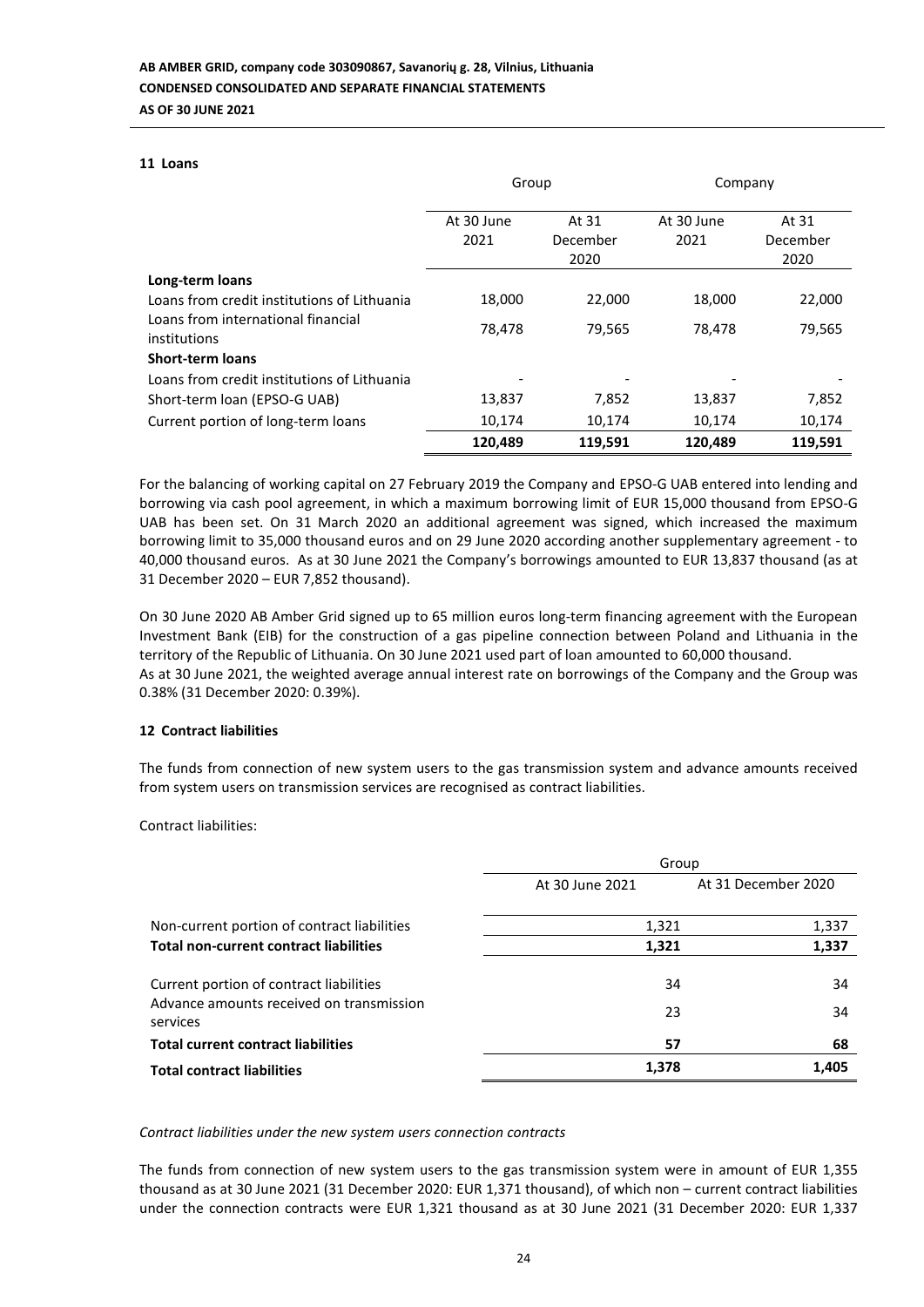thousand). The contract liabilities to be recognised as revenue within one year are reported as current contract liabilities.

|                                        |                                        | Group                              |       |  |  |
|----------------------------------------|----------------------------------------|------------------------------------|-------|--|--|
|                                        | Non-current<br>contract<br>liabilities | Current<br>contract<br>liabilities | Total |  |  |
| Opening balance at 31 December 2019    | 1,371                                  | 34                                 | 1,405 |  |  |
| Received/receivable                    |                                        |                                    |       |  |  |
| Recognised as revenue                  |                                        | (34)                               | (34)  |  |  |
| Reclassification                       | (34)                                   | 34                                 |       |  |  |
| Closing balance as at 31 December 2020 | 1,337                                  | 34                                 | 1,371 |  |  |
| Received/receivable                    |                                        |                                    |       |  |  |
| Recognised as revenue                  |                                        | (16)                               | (16)  |  |  |
| Reclassification                       | (16)                                   | 16                                 |       |  |  |
| Closing balance as at 30 June 2021     | 1,321                                  | 34                                 | 1,355 |  |  |
|                                        |                                        |                                    |       |  |  |

Contract liabilities included as follows:

## **13 Income tax**

In 2021, the standard corporate income tax rate applicable to the companies of the Republic of Lithuania was 15 per cent (in 2020: 15 per cent). The income tax expenses for the period comprise the current income tax and the deferred income tax.

On investments in new technologies, as at 30 June 2021, the Company had calculated a corporate income tax relief amounting to EUR 2,584 thousand (as at 30 June 2020: EUR 2,594 thousand).

## **14 Trade payables**

|                                                 | Group      |          |            | Company  |
|-------------------------------------------------|------------|----------|------------|----------|
|                                                 | At 30 June | At 31    | At 30 June | At 31    |
|                                                 | 2021       | December | 2021       | December |
|                                                 |            | 2020     |            | 2020     |
| Payables to suppliers under investment          |            |          |            |          |
| programme (reconstruction and modernisation)    | 3,878      | 4,810    | 3,878      | 4,810    |
| Payables to suppliers of goods and providers of |            |          |            |          |
| services                                        | 695        | 2,106    | 680        | 2,007    |
| Payables to providers of repairs services under |            |          |            |          |
| non-current assets repairs programme            | 137        | 265      | 137        | 265      |
| Payables to suppliers of natural gas            | 8,962      | 3.248    | 484        | 1,069    |
|                                                 | 13,672     | 10,429   | 5,179      | 8,151    |

As at 30 June 2021, the trade payables were interest-free and the payment terms of the largest share of them ranged from 30 to 60 days.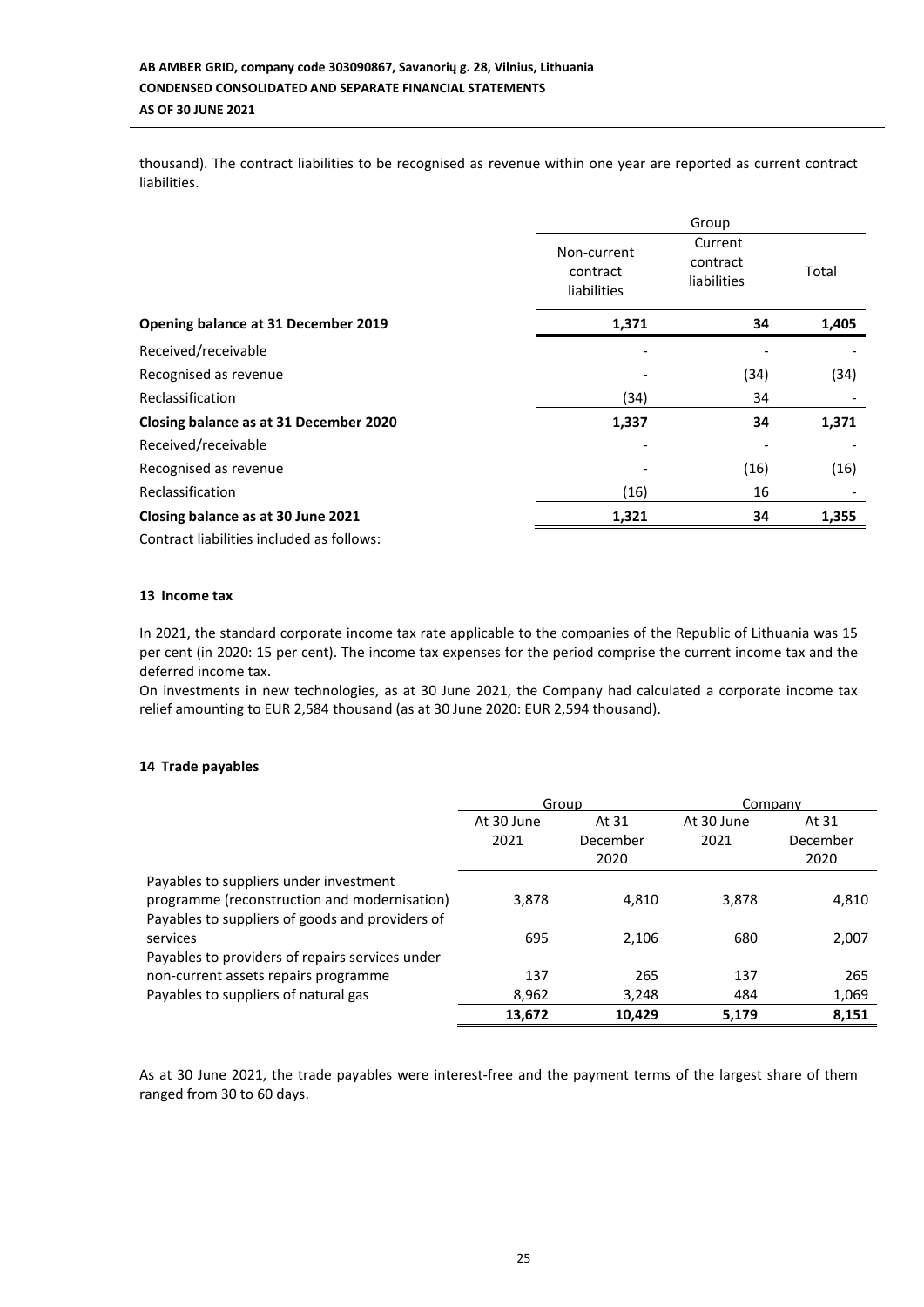## **15 Received advanced payments and contract liabilities**

|                                       | Group      |          | Company    |          |  |
|---------------------------------------|------------|----------|------------|----------|--|
|                                       | At 30 June | At 31    | At 30 June | At 31    |  |
|                                       | 2021       | December | 2021       | December |  |
|                                       |            | 2020     |            | 2020     |  |
| Current contract liabilities          | 57         | 68       | 57         | 68       |  |
| Grants received in advance            | 323        | 236      | 323        | 236      |  |
| Advance amounts received from gas     |            |          |            |          |  |
| exchange participants                 | 5,891      | 8,246    | 0          | 0        |  |
| Other advance amounts received        | 21         | 8        | 21         | 8        |  |
| <b>Total advance amounts received</b> | 6,292      | 8,558    | 401        | 312      |  |

Prepayments received by the Group on 30 June 2021 was in amount of EUR 6,292 thousand (as of 31 December 2020 EUR - 8,558 thousand). Advance payments received by the Company are the payments received from the EU for investment projects, contract liabilities and gas exchange members.

GET Baltic advance payments paid by the participants of Exchange are accounted for as prepayments received from the exchange participants and are used on the settlement date, unless a request is made from the participants not to use the advance paid for reduction of the amount due for gas and exchange services. An unused advance or part thereof remains with the other participant's settlements. If the participant does not use the advance for more than 1 year, it is returned back to him.

## **16 Other payables and current liabilities**

|                                                                         | Group      |          | Company    |          |  |
|-------------------------------------------------------------------------|------------|----------|------------|----------|--|
|                                                                         | At 30 June | At 31    | At 30 June | At 31    |  |
|                                                                         | 2021       | December | 2021       | December |  |
|                                                                         |            | 2020     |            | 2020     |  |
| Payable LNG terminal funds administrated by<br>the Company              | 10,903     | 10,670   | 10,903     | 10,670   |  |
| Accrued LNG terminal funds subject to<br>administration by the Company* | 846        | 2,175    | 846        | 2,175    |  |
| Real Estate Tax payable                                                 |            | 453      |            | 453      |  |
| Value Added Tax (VAT) payable                                           | 360        | 582      | 360        | 278      |  |
| Other payables                                                          | 538        | 465      | 442        | 405      |  |
|                                                                         | 12,647     | 14,345   | 12,551     | 13,981   |  |

\*Accrued LNG terminal funds subject to administration by the Company are accounted when natural gas transmission system users are issued VAT invoices, Accrued funds subject to administration by the Company are included into the account of LNG terminal funds payable when AB "Klaipėdos Nafta" and UAB "Ignitis" former UAB "Lietuvos energijos tiekimas" issue a VAT invoice to the Company in respect of the security-of-supply-related extra tariff component added to the regular natural gas tariff.

#### **17 Earnings per share**

Basic earnings per share reflect the Group net profit divided by the weighted average number of shares. There are no diluting instruments, therefore basic and diluted earnings per share are equal. Calculations of the basic earnings per share are presented below:

 $\sigma$ <sub>s</sub>

|                                                                   | Group                                                    |                                                          |  |  |
|-------------------------------------------------------------------|----------------------------------------------------------|----------------------------------------------------------|--|--|
|                                                                   | For the period of<br>six months<br>ended 30 June<br>2021 | For the period of<br>six months<br>ended 30 June<br>2020 |  |  |
| Net profit (loss) attributable to the shareholders (EUR thousand) | 12,482                                                   | 7,404                                                    |  |  |
| Weighted average number of shares (thousand)                      | 178,383                                                  | 178,383                                                  |  |  |
| Basic and diluted earnings (loss) per share (EUR)                 | 0,07                                                     | 0,02                                                     |  |  |
|                                                                   |                                                          |                                                          |  |  |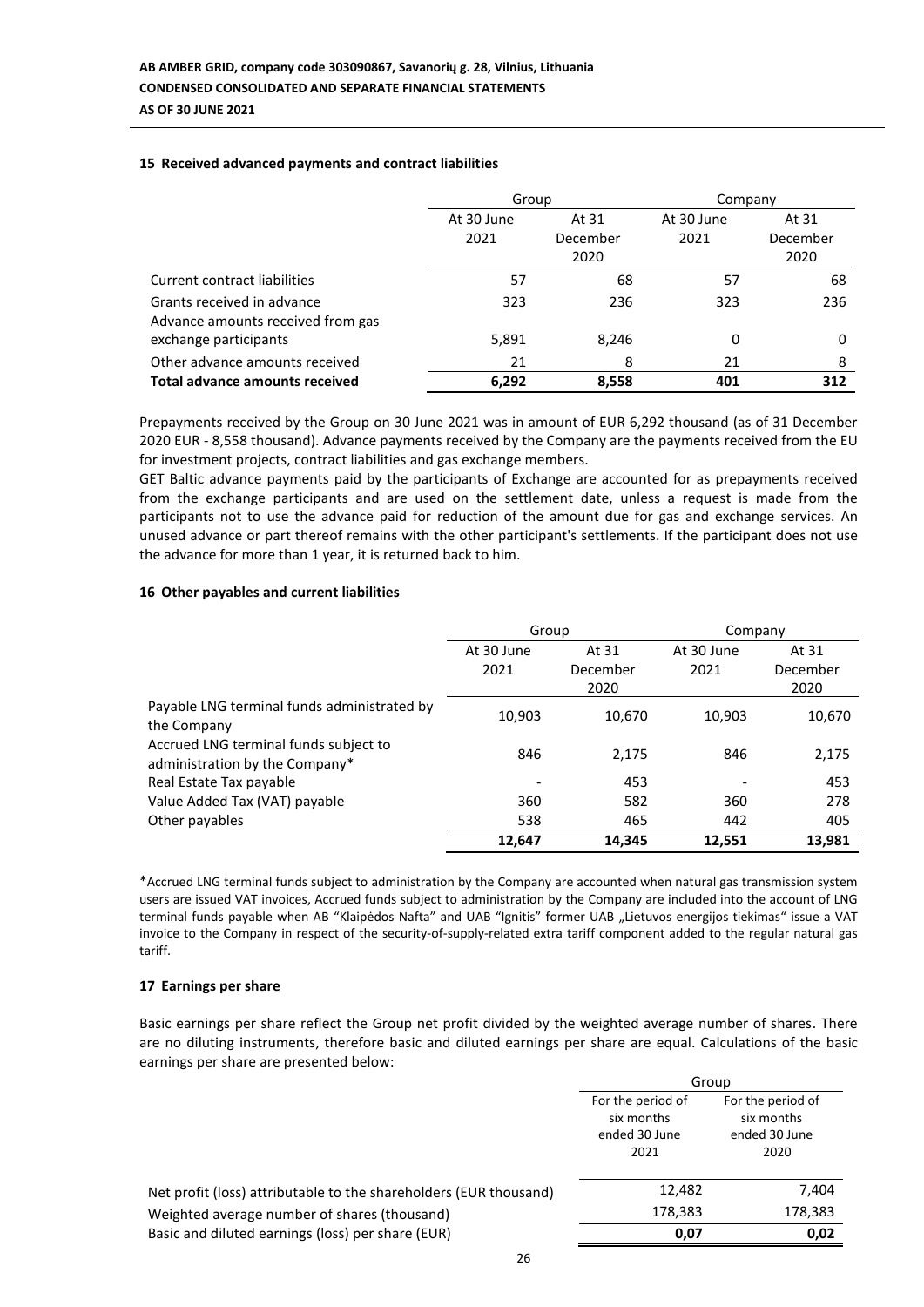## **18 Dividends**

According to the decision of the Company's ordinary general meeting of the shareholders no dividends were approved to distribute from the distributable profit.

At the general meeting of shareholders in 2020 and 2021 decisions for the profit distribution were adopted in accordance with the provisions of the dividend policy of the EPSO-G UAB group companies. Due to the increase in the need of the funds for investments, the distributable profit was left in the Company, taking into account the fact that the Company is implementing a large-scale strategic gas transmission connection project between Lithuania and Poland GIPL.

## **19 Restatement of comparative figures**

## *Effects of change in accounting policy to recognition of revenue from connection of new consumers*

In view of the change in accounting policy to recognition of revenue from connection of new consumers, which was fulfilled preparing the financial statements for the period ended 31 December 2020, the Group applied this amendment to these interim condensed financial statements for the six-month period ended 30 June 2021, restating the statement of profit or loss, statement of comprehensive income, statement of changes in equity and cash flow statement for six-month period ending 30 June 2020, so that comparative information for the sixmonth period would be accurate.

Effects of restatement on the Group's financial indicators for the six months period ended 30 June 2021 is presented in the table below (effects on the Company's comparative figures match the effects on the Group's comparative figures):

| EUR '000 | <b>CONSOLIDATED STATEMENT OF PROFIT OR LOSS</b> | For the period of<br>six months<br>ended 30 June<br>2020 (before<br>restatement) | Restatement<br>effects | For the period of<br>six months<br>ended 30 June<br>2020 (after<br>restatement) |
|----------|-------------------------------------------------|----------------------------------------------------------------------------------|------------------------|---------------------------------------------------------------------------------|
| ۱.       | Revenue                                         | 24,860                                                                           | 16                     | 24,876                                                                          |
| III.     | <b>Operating profit</b>                         | 5,773                                                                            | 16                     | 5,789                                                                           |
| V.       | <b>Profit before tax</b>                        | 5,622                                                                            | 16                     | 5,638                                                                           |
| VI.      | Income tax                                      | 1,768                                                                            | (2)                    | 1,766                                                                           |
| VI.1     | Current year income tax                         | (67)                                                                             |                        | (67)                                                                            |
| VI.2.    | Deferred income tax                             | 1,835                                                                            | (2)                    | 1,833                                                                           |
| VII.     | Net profit (loss)                               | 7,390                                                                            | 14                     | 7,404                                                                           |

| <b>EUR '000</b> | <b>CONSOLIDATED STATEMENT OF CASH FLOWS</b>   | Group<br>period ended<br>30 June 2020<br>(before<br>restatement) | Restatement<br>effects | Group<br>Period ended<br>30 June 2020<br>(after<br>restatement) |
|-----------------|-----------------------------------------------|------------------------------------------------------------------|------------------------|-----------------------------------------------------------------|
| ۱,1,            | Net profit (loss)                             | 7,390                                                            | 14                     | 7,404                                                           |
| 1, 5,           | Income tax expenses (benefit)                 | 1,768                                                            |                        | 1,766                                                           |
| 1,14            | Other amounts payable and current liabilities | (5, 777)                                                         | (16)                   | (5, 793)                                                        |

#### **20 Commitments and contingencies**

#### **Litigations**

Currently, the Company has initiated two civil cases regarding the award of extra charge on the natural gas transmission price related to natural gas supply security (the LNG terminal funds) from Achema AB. The Company acts solely as an administrator of the LNG terminal funds and transfers the LNG terminal funds to their recipients only after collecting them from the buyers, and accordingly, the Company does not incur credit risk arising from the disputed amounts.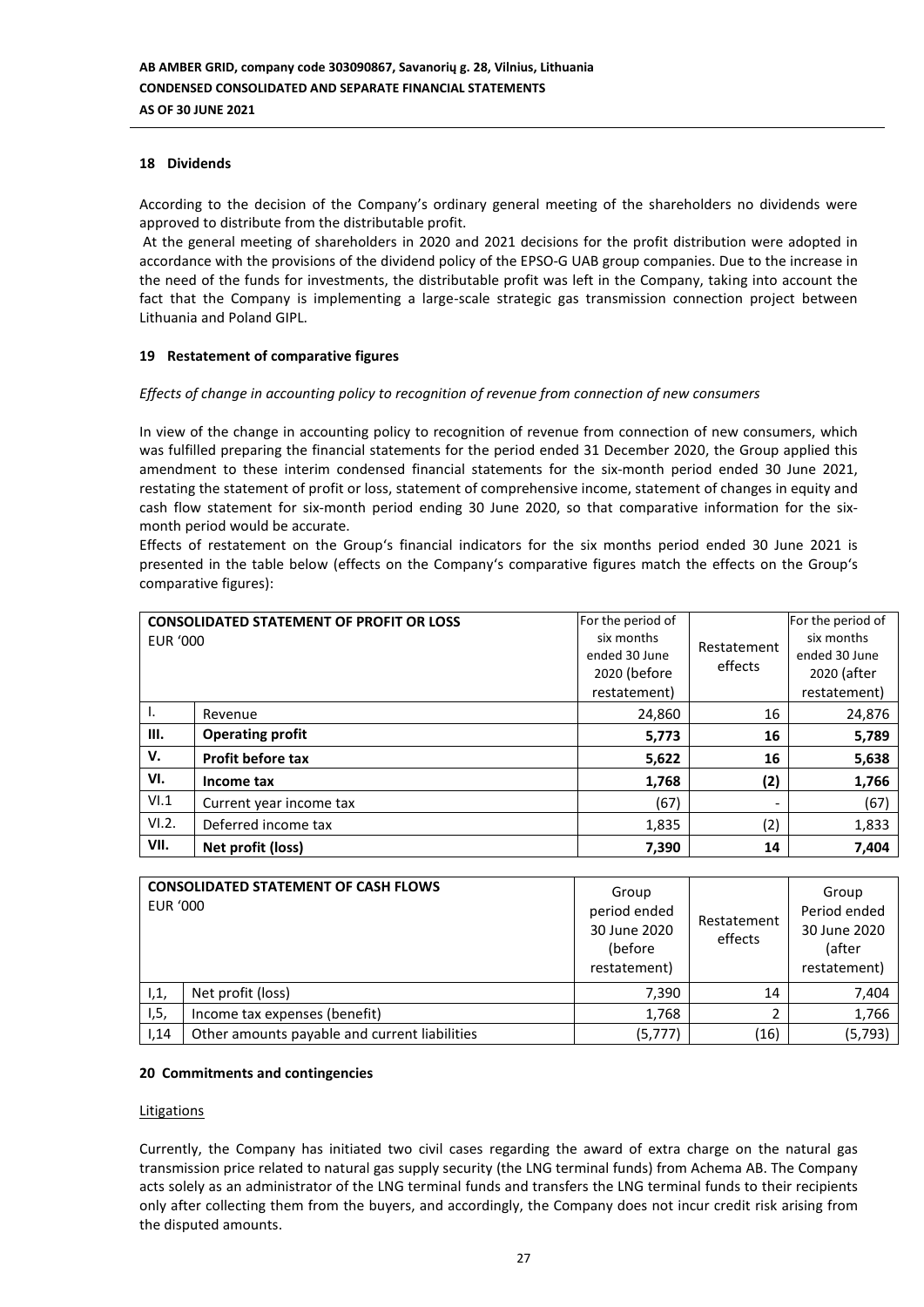In addition, litigation procedure is pending regarding the legitimacy of the decisions of the Company's Procurement Commission passed at the time of procurement of contract works for the gas interconnection between Poland and Lithuania (GIPL) project (procurement No, 381642). On 21 May 2020, the Lithuanian Court of Appeal passed a ruling, by which the decision of 28 February 2020 of Vilnius District Court was left unchanged (the outcome of the procurement was left unchanged as well). The claimant has filed an appeal in cassation, which has been accepted and its hearing was held on 27 January 2021 at the Lithuanian Supreme Court. On 3 March 2021, the Lithuanian Supreme Court passed a ruling to repeal the decision of Vilnius District Court of 28 February 2020 and the ruling of the panel of judges from the Division of Civil Cases of the Lithuanian Court of Appeal of 21 May 2020, and to remit the case back to the court of first instance. The Supreme Court of Lithuania in a final and unappealable order ruled that the lower courts had properly assessed the Company's arguments regarding the re-evaluation of tenders, national security assessment and calculation of economic efficiency score, after which the assessment of the applicant's tender was reduced. The case was remitted to the court of first instance only for re-examination to the extent of the validity of the claim submitted by the Applicant and not examined. The case is currently pending in the Court of First Instance, a decision has not been made yet.

## **21 Related party transactions**

As at 30 June 2021 and 31 December 2020, the parent company was EPSO-G UAB. The parent country of the latter company was the Republic of Lithuania, represented by the Ministry of Energy of the Republic of Lithuania. For the purposes of related-party disclosures, the Republic of Lithuania does not include central or local authorities. Disclosures include transactions and balances with EPSO-G Group companies, subsidiaries, all statecontrolled companies or those under significant influence (transactions with such entities are disclosed separately only if the amount of transactions exceeds EUR 100,000 in a calendar year) and management, and close family members. A list of publicly-controlled entities or those under significant influence that are subject to disclosure is provided here: [https://vkc,sipa,lt/apie-imones/vvi-sarasas/.](https://vkc.sipa.lt/apie-imones/vvi-sarasas/)

The Company's/Group's related parties as at 30 June 2021 and 31 December 2020 were as follows:

- EPSO-G (the parent company), 100% of EPSO-G share capital is owned by the Ministry of Energy of the Republic of Lithuania;

Epso-G UAB Group companies:

- Litgrid AB (common shareholders);
- Tetas UAB (common shareholders);
- Baltpool UAB (common shareholders).
- The subsidiary of the Company GET Baltic UAB;
- Ignitis grupė UAB companies:
- Energijos skirstymo operatorius AB;
- Ignitis UAB;
- Ignitis gamyba UAB;
- Transporto Valdymas UAB;
- Energetikos paslaugų ir rangos organizacija UAB.

Other state-controlled companies:

- Klaipėdos nafta AB;
- State Enterprise Ignalina Nuclear Power Plant;
- State Enterprise Geoterma;
- Other state-controlled companies or those under significant influence.
- Management.

The tables below show the Group's and the Company's receivables and payables from related parties as at 30 June 2021 and 31 December 2020. Transactions with related parties are disclosed for the six-month period ended 30 June 2021 and 30 June 2020: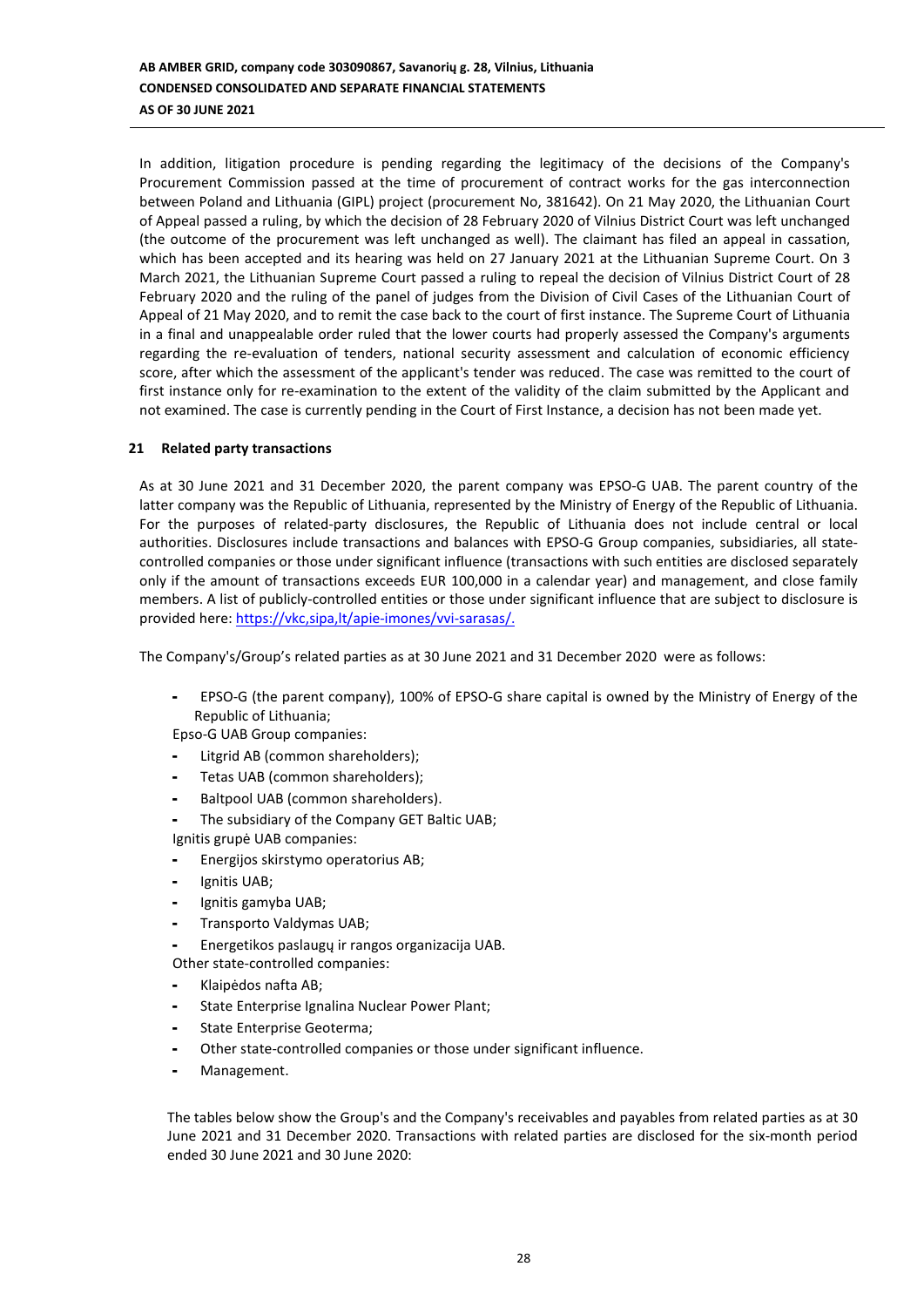## 2021 year

|                                    | Group               |                      |                               |                  |                            |                                     |
|------------------------------------|---------------------|----------------------|-------------------------------|------------------|----------------------------|-------------------------------------|
|                                    | <b>Acquisitions</b> | <b>Sales</b>         | <b>Accounts</b><br>receivable | Loans<br>granted | <b>Accounts</b><br>payable | Costs of<br>financial<br>operations |
| EPSO - G UAB                       | 60                  |                      |                               | 13,837           | 26                         | 35                                  |
| <b>TETAS UAB</b>                   | 2                   |                      |                               |                  |                            |                                     |
| Ignitis Gamyba UAB                 | 31                  | 28,478 <sup>2)</sup> | $3,463^{2}$                   |                  | 1,755                      |                                     |
| Energijos Skirstymo Operatorius AB | 94                  | 264                  | 47                            |                  | 34                         |                                     |
| Ignitis UAB                        | $39,147^{2}$        | $15,430^{2}$         | $2,130^{2}$                   |                  | $5,095^{2}$                |                                     |
| Transporto Valdymas UAB            | 203                 |                      |                               |                  | 44                         |                                     |
| Klaipėdos Nafta AB                 | $14,011^{2}$        |                      |                               |                  | $6,555^{2}$                |                                     |
| State enterprise Ignalina Nuclear  |                     |                      |                               |                  |                            |                                     |
| Power Plant                        |                     | 88                   | 21                            |                  |                            |                                     |
| Geoterma UAB                       |                     |                      | 110                           |                  |                            |                                     |
| Other state-owned enterprises      | 50                  |                      |                               |                  | 23                         |                                     |
|                                    | 53,598              | 44,262               | 5,773                         | 13,837           | 13,532                     | 35                                  |

## 2020 year

|                                    | <b>Acquisitions</b> | <b>Sales</b> | <b>Accounts</b><br>receivable | Loans<br>granted | <b>Accounts</b><br>payable | Costs of<br>financial<br>operations |
|------------------------------------|---------------------|--------------|-------------------------------|------------------|----------------------------|-------------------------------------|
| EPSO - G UAB                       | 39                  |              |                               | 7,852            | 18                         | 27                                  |
| <b>TETAS UAB</b>                   |                     |              |                               |                  |                            |                                     |
| Ignitis Gamyba UAB                 | $11,623^{2}$        | $9,016^{2}$  | $2,068^{2}$                   |                  | 2,365                      |                                     |
| Energijos Skirstymo Operatorius AB | 100                 | 237          | 49                            |                  |                            |                                     |
| Ignitis UAB                        | $31,076^{2}$        | $17,583^{2}$ | $3,098^{2}$                   |                  | $4,693^{2}$                |                                     |
| Transporto Valdymas UAB            | 157                 |              |                               |                  | 41                         |                                     |
| Klaipėdos Nafta AB                 | $19,268^{2}$        |              |                               |                  | $7,240^{2}$                |                                     |
| State enterprise Ignalina Nuclear  |                     |              |                               |                  |                            |                                     |
| Power Plant                        |                     | $80^{2}$     | $20^{2}$                      |                  |                            |                                     |
| Geoterma UAB                       |                     |              | 110                           |                  |                            |                                     |
| Other state-owned enterprises      | 37                  |              |                               |                  | 6                          |                                     |
|                                    | 62,301              | 26,917       | 5,345                         | 7,852            | 14,363                     | 27                                  |

2021 year

|                                    | Company             |              |                               |                  |                            |                                     |  |
|------------------------------------|---------------------|--------------|-------------------------------|------------------|----------------------------|-------------------------------------|--|
|                                    | <b>Acquisitions</b> | <b>Sales</b> | <b>Accounts</b><br>receivable | Loans<br>granted | <b>Accounts</b><br>payable | Costs of<br>financial<br>operations |  |
| <b>GET Baltic UAB</b>              | $1,872^{1}$         | $229^{1}$    | $49^{1}$                      |                  | $177^{1}$                  |                                     |  |
| EPSO - G UAB                       | 60                  |              |                               | 13,837           | 26                         | 35                                  |  |
| <b>TETAS UAB</b>                   | 2                   |              |                               |                  |                            |                                     |  |
| Ignitis Gamyba UAB                 | 9                   | $9,886^{2}$  | $2,109^{2}$                   |                  |                            |                                     |  |
| Energijos Skirstymo Operatorius AB | 94                  | 263          | 47                            |                  | 34                         |                                     |  |
| Ignitis UAB                        | $21,772^{2}$        | $14,453^{2}$ | $2,130^{2}$                   |                  | $4,616^{2}$                |                                     |  |
| Transporto Valdymas UAB            | 200                 |              |                               |                  | 43                         |                                     |  |
| Klaipėdos Nafta AB                 | $14,011^{2}$        |              |                               |                  | $6,555^{2}$                |                                     |  |
| State enterprise Ignalina Nuclear  |                     |              |                               |                  |                            |                                     |  |
| Power Plant                        |                     | 88           | 21                            |                  |                            |                                     |  |
| Geoterma UAB                       |                     |              | 110                           |                  |                            |                                     |  |
| Other state-owned enterprises      | 50                  |              |                               |                  | 23                         |                                     |  |
|                                    | 38,070              | 24,919       | 4,466                         | 13,837           | 11,474                     | 35                                  |  |